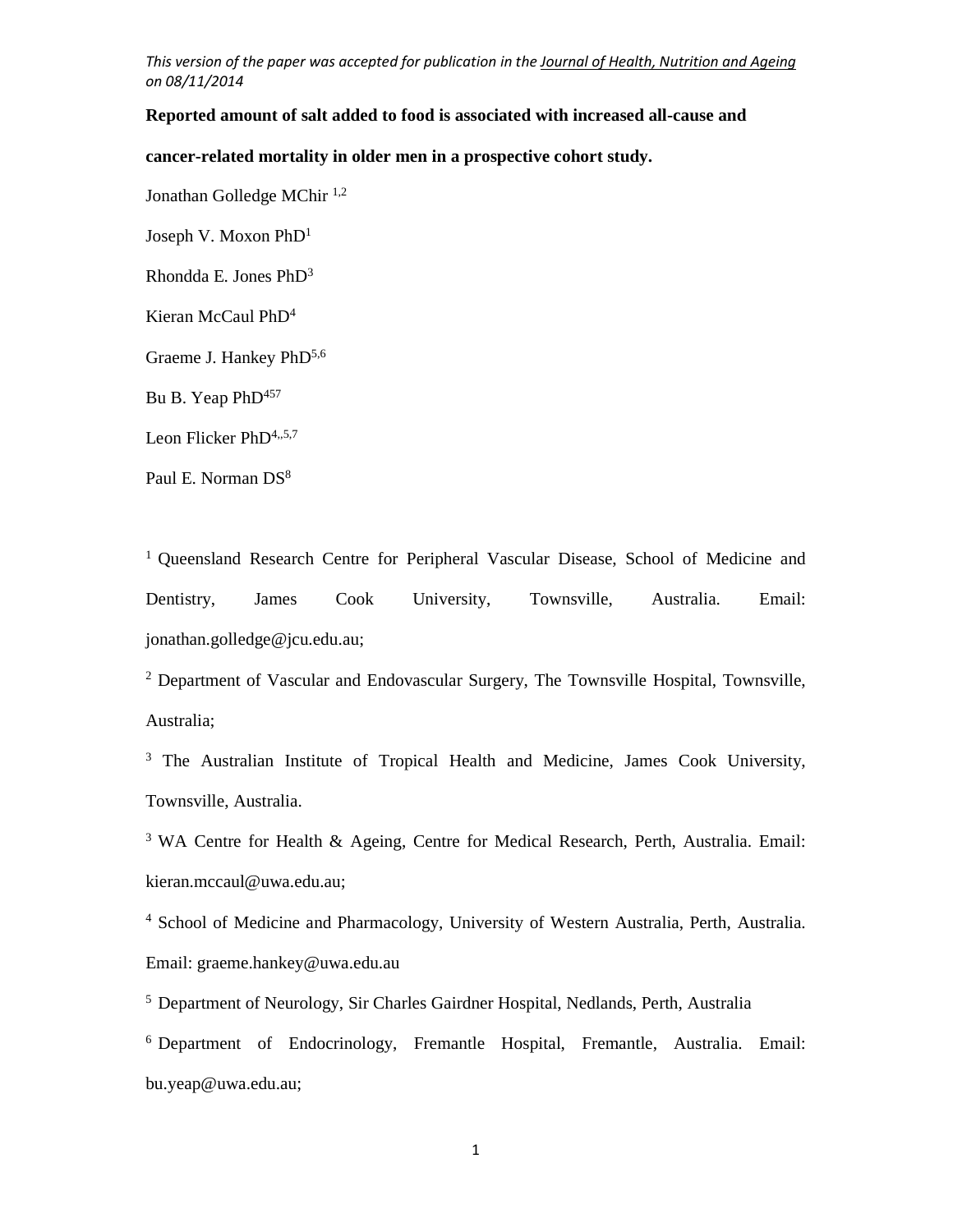7 Department of Geriatric Medicine, Royal Perth Hospital, Perth, Australia. Email: leon.flicker@uwa.edu.au;

8 School of Surgery, University of Western Australia, Perth, Australia. Email: paul.norman@uwa.edu.au.

Correspondence to: Professor Jonathan Golledge, Director, The Vascular Biology Unit,

Queensland Research Centre for Peripheral Vascular Disease, School of Medicine and

Dentistry, School of Medicine and Dentistry, James Cook University Townsville, QLD,

Australia 4811.

Fax +61 7 4433 1401 Telephone +61 7 4433 1417

Email: jonathan.golledge@jcu.edu.au

Abstract word count: 249 Text word count: 2439 Three tables Three figures Running title: Salt intake and mortality.

## **Funding**

The Health In Men Study has been supported by grants from National Health and Medical Research Council (279408, 379600, 403963, 513823, 540403, 540504, 540405, 634492, 1021416, 1045710 and 1060557). Additional funding from the Queensland Government supported this work. JG holds a Practitioner Fellowship from the National Health and Medical Research Council, Australia (1019921). JG holds a Senior Clinical Research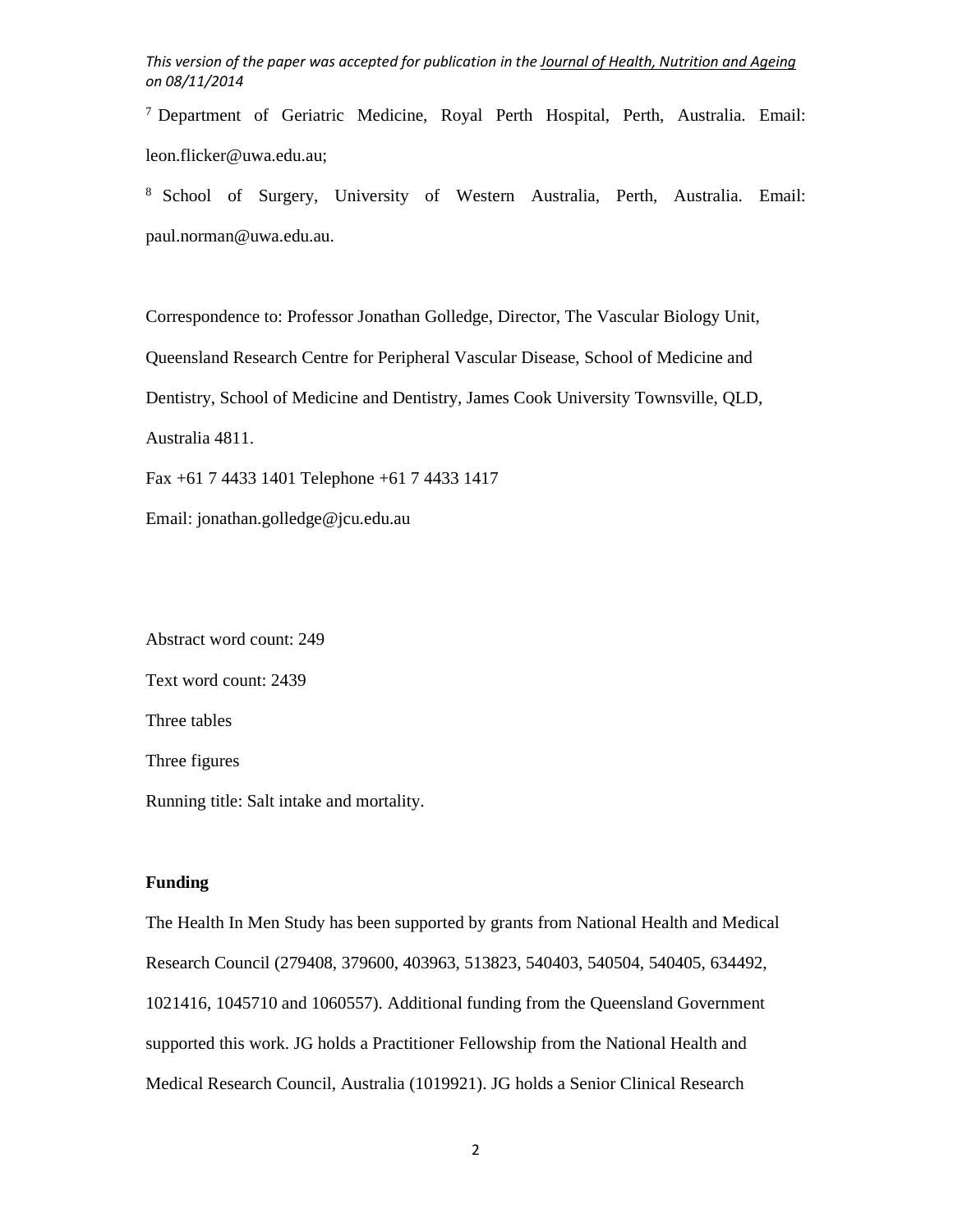Fellowship from the Office of Health and Medical Research. The funders had no role in study

design, data collection and analysis, decision to publish, or preparation of the manuscript.

The authors have no other disclaimers relevant to this article.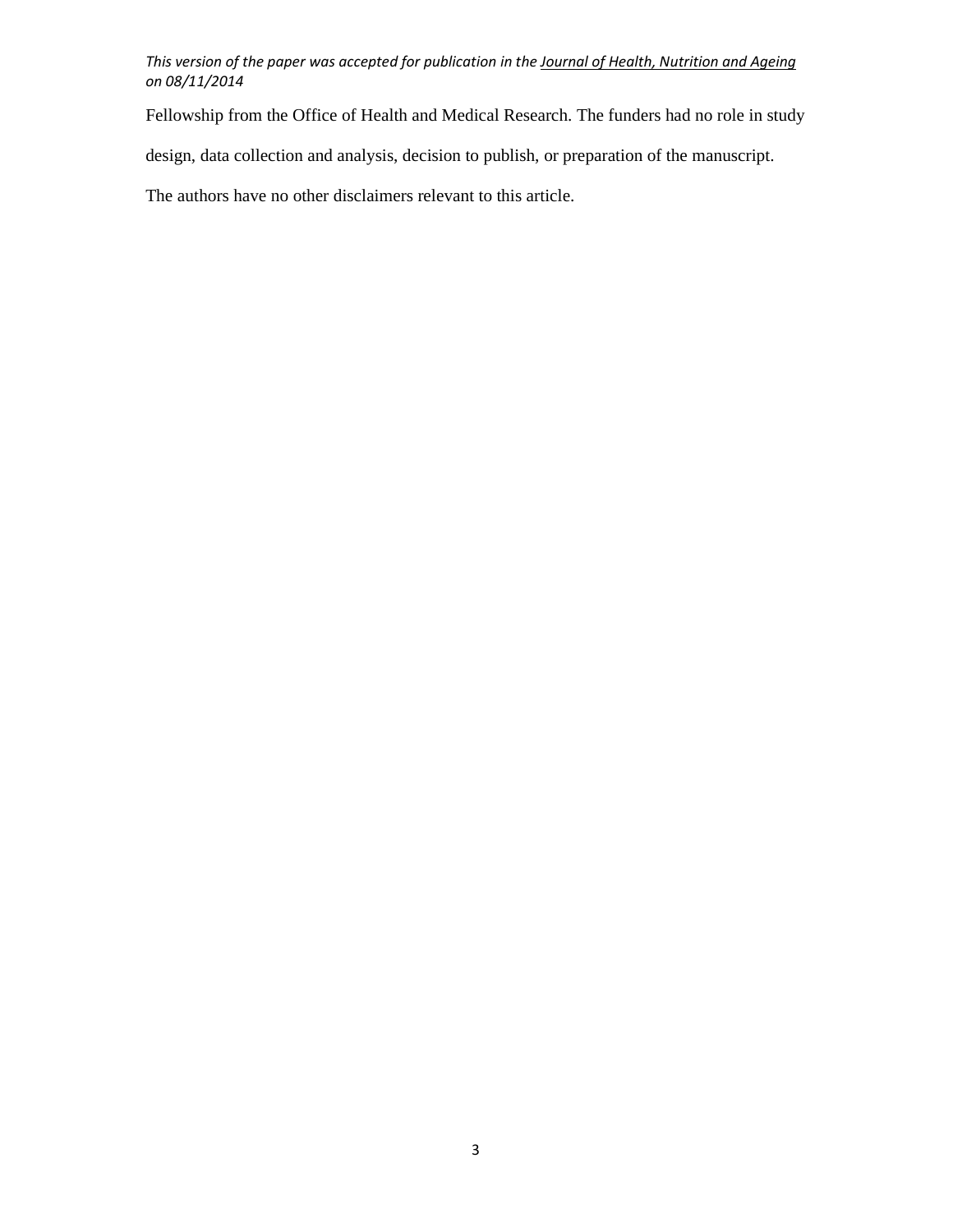**Abstract** 

*Background:* The effect of dietary salt intake on important population outcomes such as

mortality is controversial. The aim of this study was to examine the association between the

dietary habit of adding salt to food and mortality in older men.

*Design, participants, setting and measurements:* A risk factor questionnaire which contained

a question about the dietary habit of adding salt to food was completed by 11742 community

recruited older men between 1996 and 1999. The men were followed by means of the

8 Western Australia Data Linkage System until November 30<sup>th</sup> 2010. Deaths due to

cardiovascular diseases and cancers were identified using ICD-10 codes in the ranges I00-I99

and C00-D48, respectively. The association between the frequencies of adding salt to food

and mortality was assessed using Kaplan Meier estimates and Cox proportional hazard

analysis.

*Results:* Median follow-up for survivors was 13.1 years (range 11.8-14.6 years). A total of

5399 deaths occurred of which the primary cause registered was cancer and cardiovascular

disease in 1962 (36.3%) and 1835 (34.0%) men, respectively. The reported frequency of

16 adding salt to food was strongly positively associated with all-cause  $(p<0.001)$ , cancer-related

17 (p<0.001) but not cardiovascular-related (p=0.649) mortality. Men reporting adding salt to

their food always had a 1.12-fold (95% CI 1.05-1.20, p<0.001) and a 1.20-fold (95% CI 1.07-

1.34, p=0.001) increased risk of all-cause and cancer-related mortality, respectively, after

adjusting for other risk factors. Men reporting adding salt to their food sometimes had a 1.17-

21 fold (95% CI 1.05-1.30, p=0.004) increased risk of cancer-related mortality after adjusting for

other risk factors.

*Conclusion:* A history of adding salt to food is associated with increased cancer-related mortality in older men.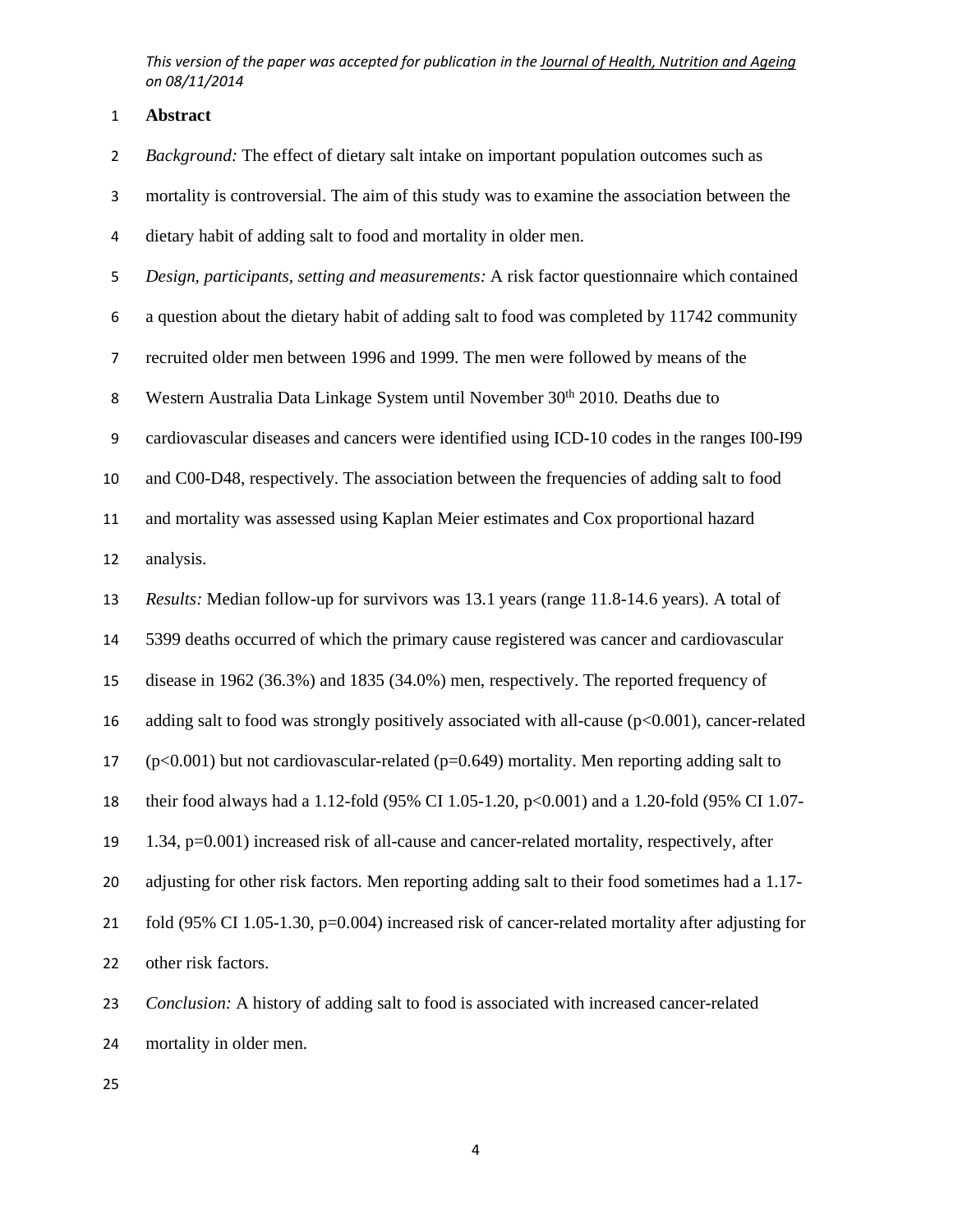26 *Key words:* Salt; mortality; men.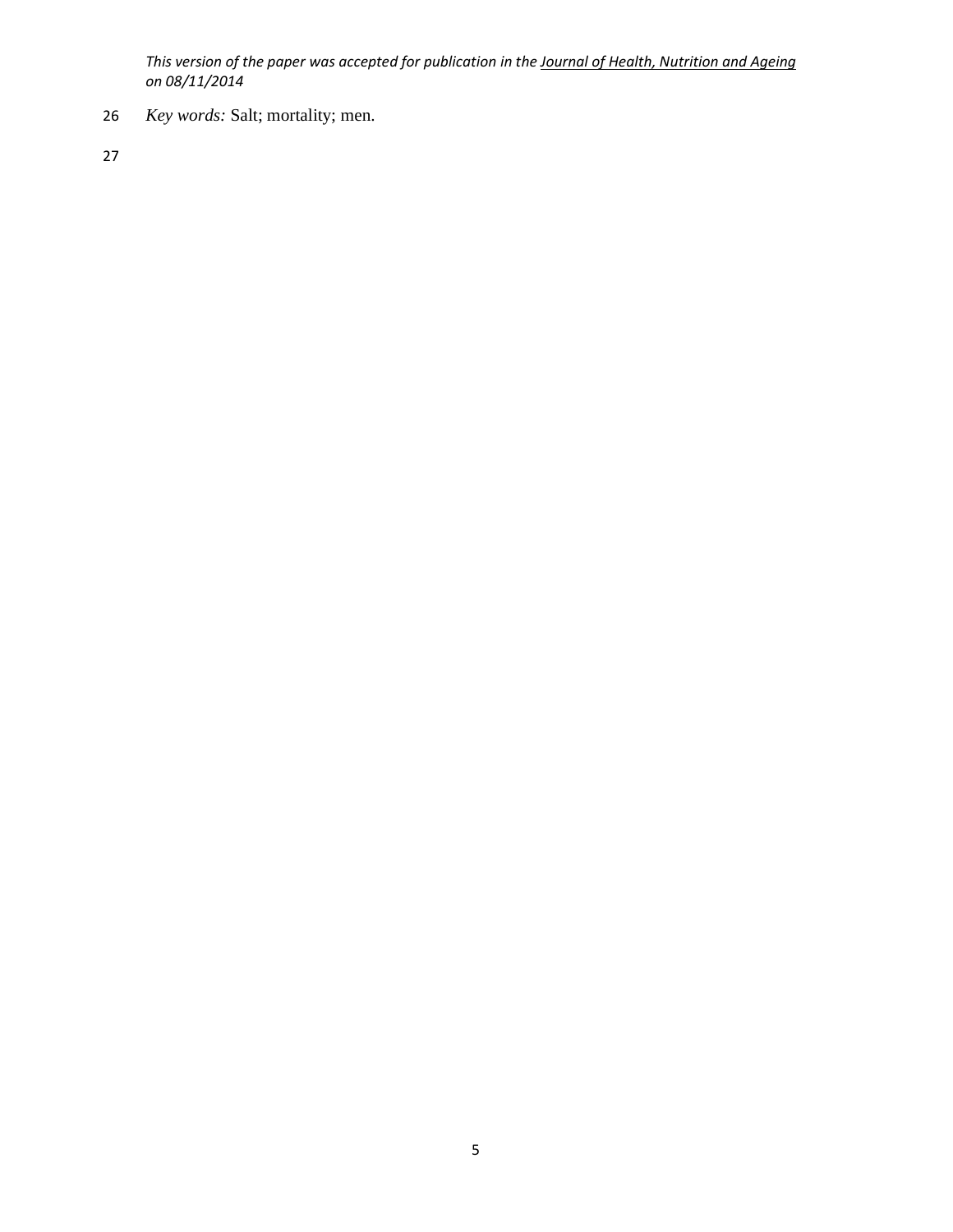### **Introduction**

| 29 | Good evidence suggests that high salt intake is associated with hypertension and current      |
|----|-----------------------------------------------------------------------------------------------|
| 30 | clinical guidelines and public health policies recommend low salt intake [1-4]. Despite these |
| 31 | recommendations the evidence that reducing dietary salt intake decreases mortality is limited |
| 32 | and sodium is accepted to be an essential extracellular cation required to maintain           |
| 33 | hydroelectric balance [5-13]. Findings from a number of studies have associated low salt      |
| 34 | intake with increased mortality [5-11]. High salt intake has also associated with increased   |
| 35 | mortality [12, 13]. The previous studies have not been focused on community recruited older   |
| 36 | men or assessed reported salt added to food which is an aspect easier to assess in community  |
| 37 | samples. The aim of the current study was to examine the association of the dietary habit of  |
| 38 | adding salt to food with mortality in a large cohort of older men recruited as part of a      |
| 39 | community screening study.                                                                    |
| 40 |                                                                                               |

### **Methods**

*Study population:* The Health in Men Study (HIMS) developed from a population-based

randomized trial of screening for abdominal aortic aneurysm (AAA) conducted in Perth,

Western Australia between 1996 and 1999 which has been previously described in detail [14,

15]. Ethics approval for the study was provided by The University of Western Australia

Ethics Committee (Project numbers RA/4/1/5765) and all men provided written informed

consent.

*Assessment of recruited men:* Each man was invited to complete a questionnaire assessing

aspects of history and lifestyle relevant to AAA and cardiovascular disease including:

smoking history; history of diagnosis of high blood pressure, angina, myocardial infarction,

stroke, diabetes and high cholesterol; history of treatment for high blood pressure, angina,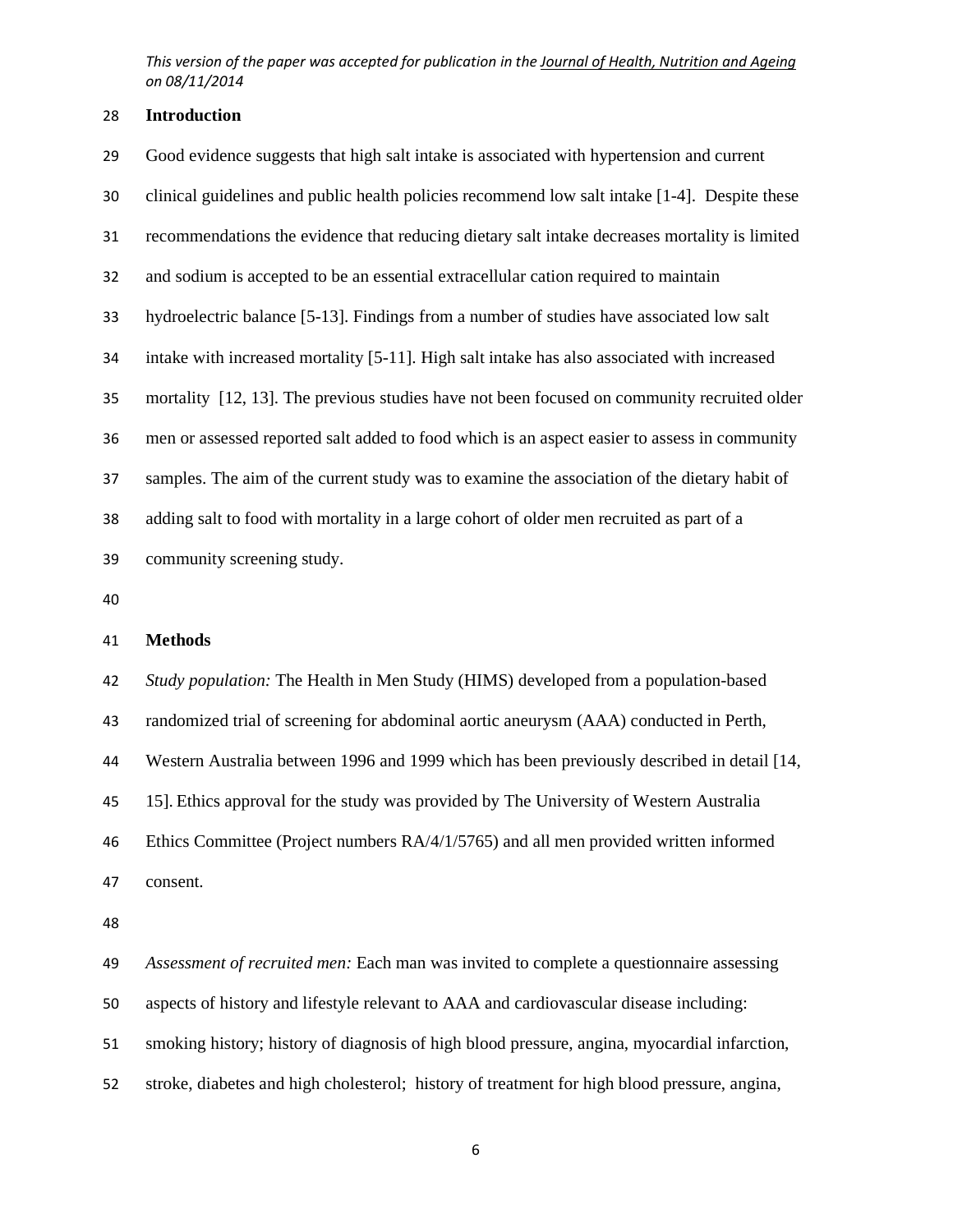| 53 | diabetes and high cholesterol; frequency of eating meat $(\geq 6$ times/week, 3–5/week, 1–                      |
|----|-----------------------------------------------------------------------------------------------------------------|
| 54 | 2/week, $\langle 1/week \rangle$ or never); frequency of eating fish ( $\geq 6$ times/week, 3–5/week, 1–2/week, |
| 55 | <1/week or never); and hours of non-vigorous exercise (none, $\leq$ 2 hours/week, >2-4 hours/                   |
| 56 | week, >4-6 hours/ week or >6 hours/ week). Salt addition to food was assessed with the                          |
| 57 | following question 'Do you add salt to your food?' with three possible answers: (a) rarely or                   |
| 58 | never, (b) sometimes, (c) almost always or always. Waist and hip circumference were                             |
| 59 | measured in accordance with guidelines of the International Society for the Advancement of                      |
| 60 | Kinanthropometry [16]. Body mass index was calculated as weight in kilograms divided by                         |
| 61 | height in meters squared as previously described [16]. The greatest transverse and antero-                      |
| 62 | posterior diameter of the infra-renal aorta was measured using a Toshiba Capasee ultrasound                     |
| 63 | machine with a 3.75 MHz probe (Toshiba Australia, North Ryde, NSW). Assessment of                               |
| 64 | intraobserver and interobserver reproducibility in aortic diameter measurement was carried                      |
| 65 | out every 4 months on 10 randomly selected subjects, as previously reported [17]. No                            |
| 66 | significant differences were found between observers with 95% of measurement differences                        |
| 67 | being $\leq$ 3 mm [17]. An AAA was defined by infra-renal aortic diameter $\geq$ 30mm.                          |
| 68 |                                                                                                                 |
| 69 | Follow-up and outcome assessment: All men were followed from the time of recruitment                            |
| 70 | until 30 <sup>th</sup> November 2010 by means of the Western Australia Data Linkage System. Deaths              |
| 71 | due to cardiovascular diseases and cancers were identified from the Death Registry using                        |
| 72 | ICD-10 codes in the ranges I00-I99 and C00-D48, respectively, as previously described [18].                     |
| 73 | The validity of data within the Western Australia linked Death Registry has been previously                     |
| 74 | assessed and found to be good [14].                                                                             |
| 75 |                                                                                                                 |
| 76 | Statistical analyses: All analyses were performed using IBM SSPS Statistics version 22 (St.                     |

Leonards, New South Wales, Australia), and the publically available R software package.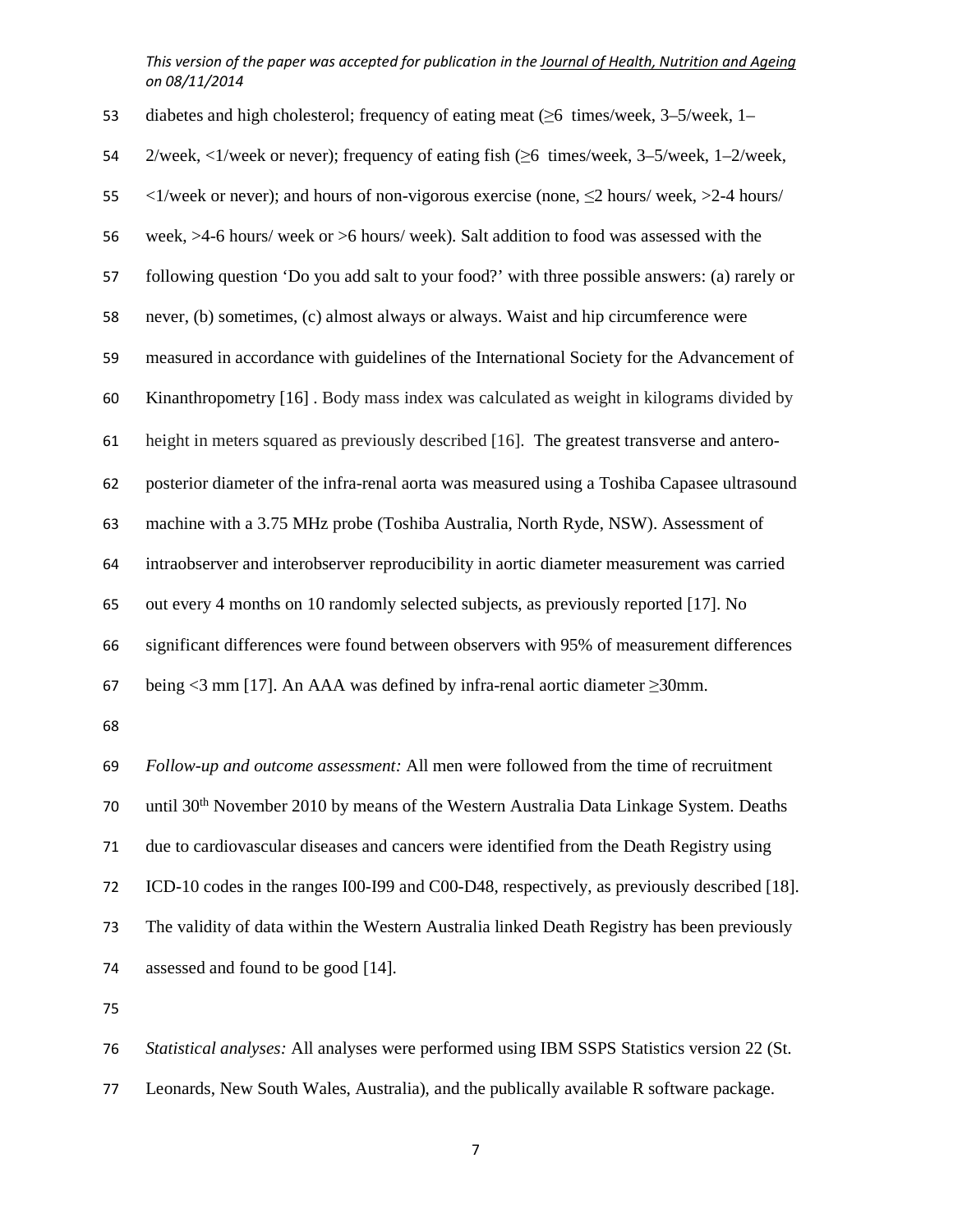| 78  | The association of reported salt added to food with all-cause, cancer-related and                      |
|-----|--------------------------------------------------------------------------------------------------------|
| 79  | cardiovascular-related mortality was assessed using Kaplan Meier estimates and Cox                     |
| 80  | proportional hazard analysis. For these analyses men that were still alive were censored at the        |
| 81  | time of the data linkage. For the cause specific death analyses all men were included and men          |
| 82  | who died of causes unrelated to the outcome of interest were censored at the date of their             |
| 83  | death. Initially univariate Cox proportional hazard analysis was performed to assess the               |
| 84  | association of individual risk factors with: i) all-cause, ii) or cancer-related mortality.            |
| 85  | Subsequently the association of reported salt added to food with all-cause mortality was               |
| 86  | adjusted for age (per 5 years), past treatment for hypertension, past treatment for angina, past       |
| 87  | history of myocardial infarction, past history of stroke, past treatment for diabetes, ever            |
| 88  | smoking, waist to hip ratio), frequency of eating fish, frequency of non-vigorous exercise and         |
| 89  | AAA presence, based on significant associations of the risk with all-cause mortality                   |
| 90  | following univariate Cox regression. Similarly, the association of reported salt added to food         |
| 91  | with cancer-related mortality was adjusted for age (per 5 years), past treatment for                   |
| 92  | dyslipidaemia, ever smoking, waist to hip ratio, body mass index, frequency of eating meat,            |
| 93  | frequency of non-vigorous exercise and AAA presence. The proportional hazards assumption               |
| 94  | was assessed for models predicting all-cause or cancer-relating mortality. In order to fulfil the      |
| 95  | proportional hazards assumption during multivariate analyses, participants were re-                    |
| 96  | categorised into groups with waist to hip ratios of $0.9-1.02$ , and $>1.02$ . Similarly, participants |
| 97  | were re-categorised into groups with BMI of 20-30, 30-49 and >40.                                      |
| 98  |                                                                                                        |
| 99  | Cumulative mortality was compared between men who reported adding salt to their food                   |
| 100 | never, sometimes or always using log rank test.                                                        |
| 101 |                                                                                                        |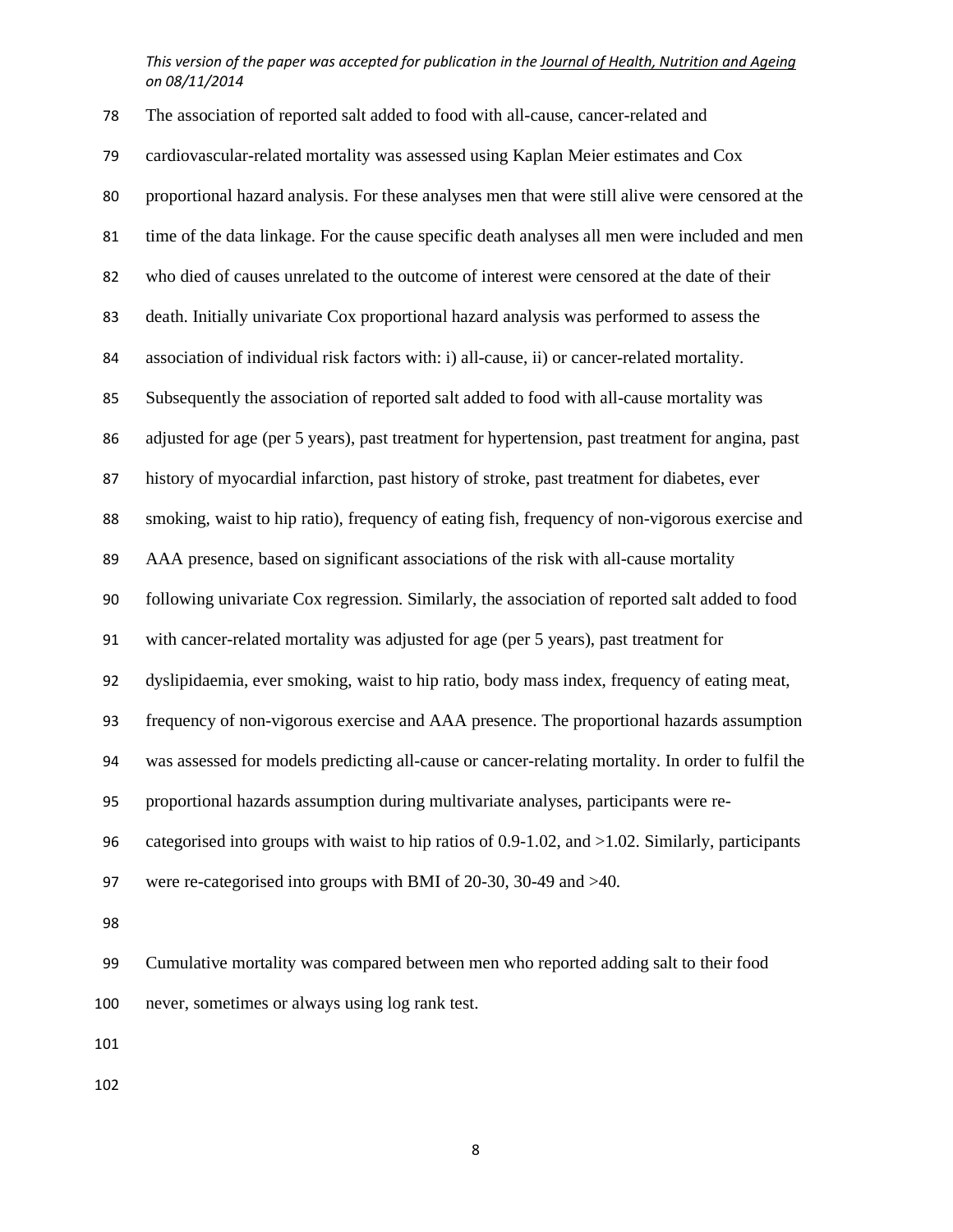#### **Results**

### *Characteristics of the included men*

- Risk factors for the 11742 men reporting the frequencies of adding salt to food at the time of
- recruitment have been previously published [19] [20].
- Median follow-up for survivors was 13.1 years (range 11.8-14.6 years). A total of 5399
- deaths occurred during follow-up of which the primary cause registered was cancer and
- cardiovascular disease in 1962 (36.3%) and 1835 (34.0%) men, respectively. The types of
- cancer registered as the primary cause of death included those of respiratory tract (n=503),
- gastro-intestinal tract (n=473), urogenital (n=373), hematological (n=237) and miscellaneous
- (including skin, soft tissue, muscle, skeletal, brain, thyroid, multiple sites and unknown site;
- n=376) origins. The all-cause mortality rates were 13.2, 32.3 and 45.1% at 5, 10 and 13 years,
- respectively. The cancer-related mortality rates were 5.7, 13.9 and 19.3% at 5, 10 and 13
- years, respectively. The cardiovascular disease-related mortality rates were 5.0, 12.5 and
- 18.3% at 5, 10 and 13 years, respectively.
- 
- *Association of reported frequencies of adding salt to food with mortality*

Figures 1-3 illustrate the relationship between reported frequencies of adding salt to food and

subsequent all-cause, cancer-related and cardiovascular-related mortalities. Reported

- frequencies of adding salt to food was strongly positively associated with all-cause (Figure 1;
- p<0.001), cancer-related (Figure 2; p<0.001) but not cardiovascular-related (Figure 3;

p=0.649) mortality. Men reporting the addition of salt to food never, sometimes or always

- had a cumulative incidence of all-cause mortality of 43.3, 45.0 and 47.6% at 13 years,
- respectively. Men reporting the addition of salt to food never, sometimes or always had a
- cumulative incidence of cancer-related mortality of 16.9, 20.2 and 21.3% at 13 years,
- respectively. Men reporting the addition of salt to food never, sometimes or always had a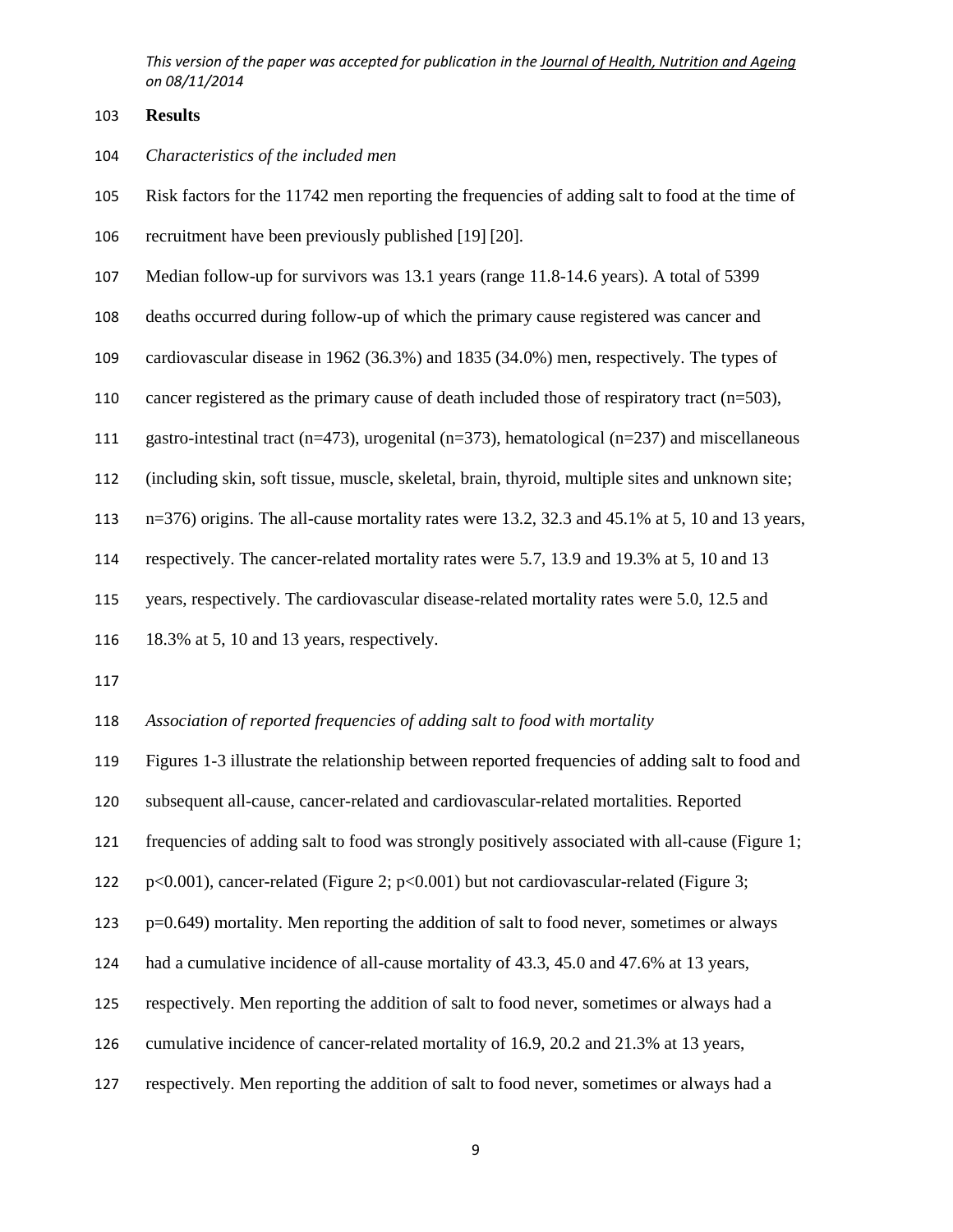cumulative incidence of cardiovascular disease-related mortality of 18.5, 18.1 and 18.1% at

13 years, respectively.

#### *Creating multivariate models to predict all-cause and cancer-related mortality*

In order to further assess the association of reported frequencies of adding salt to food with

mortality univariate Cox proportional hazard ratios were calculated to assess the association

of baseline risk factors with all-cause and cancer-related mortality (Table 1). Risk factors

showing significant associations with each outcome via univariate regression were included

as covariates in multivariable Cox proportional hazards models to assess the impact of salt

consumption on all-cause and cancer-related mortality as appropriate. Ten men with

incomplete risk factor data were excluded from multivariate analysis (n for multivariable

139 analyses = ).

Diagnostic statistics demonstrated that the multivariable Cox regression model assessing the relationship of salt consumption with all-cause mortality did not conform with the proportional hazards assumption. To correct this, several variables (previous history of diabetes, ever smoking and frequency of non-vigorous exercise) were stratified prior to entering the model (Table 2). After adjusting for potential confounders, men who reported 146 that they always added salt to their foods had a 1.12-fold (95% CI 1.05-1.20 p<0.001) increased risk of all-cause mortality compared to those who never added salt to their food (Table 2). No significant difference in all-cause mortality was noted for men who sometimes added salt to their food.

The model assessing the association of salt consumption with cancer-related mortality

conformed to the proportional hazards assumption, thus, no further data manipulations were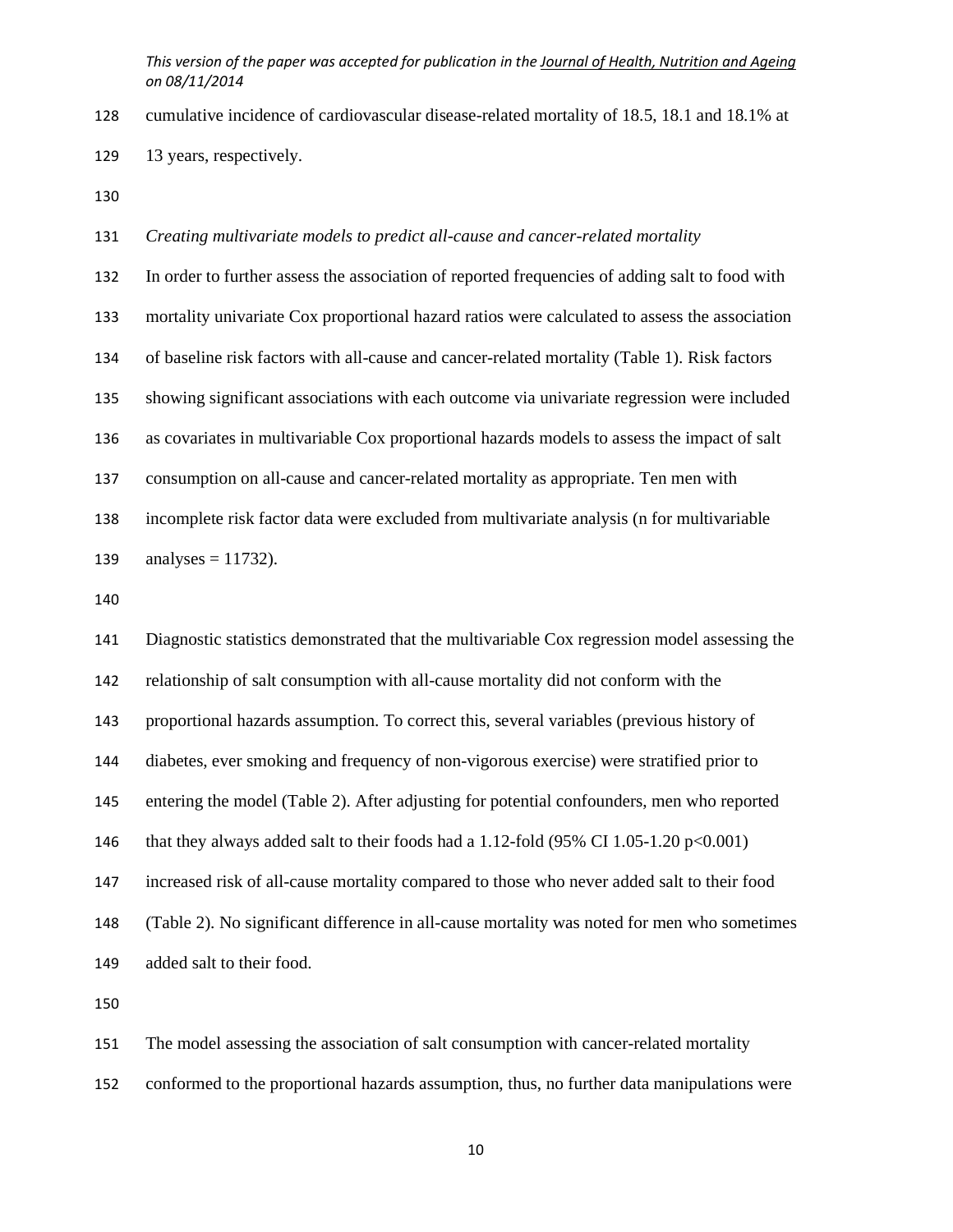- performed. Men who reported sometimes or always adding salt to their food had significantly
- increased risk of cancer-related mortality (hazards ratio: 1.16 (95% CI 1.04-1.29), and 1.20
- (95% CI 1.07-1.34) respectively), compared to those who never added salt (Table 3).
- 
- .

#### **Discussion**

The current study examined the incidence of mortality in a group of community recruited

- older men over a long follow-up of approximately 13 years. Approximately 70% of deaths
- were secondary to cardiovascular and cancer-related causes in keeping with the accepted
- main causes of mortality in Western communities. The main finding from this study was that

always adding salt to food was associated with increased all-cause and cancer-related

mortality in older men. The reliability of this association is supported by the large number of

men examined (11742), the long follow-up and the adjustment for potential confounding risk

factors. Furthermore the validity of the data is supported by the expected associated of age,

cardiovascular risk factors and past history of cardiovascular disease with mortality.

Randomized controlled trials suggest that limiting salt intake can reduce resting systolic blood pressure by approximately 3-4 mmHg during short term follow-up [2, 21]. Randomized trials have however failed to demonstrate convincingly that limiting dietary salt intake reduces cardiovascular events or mortality possibly because these studies have been under powered [22]. Restricting sodium intake has also been associated with some detrimental effects in experimental studies such as activation of the renin-angiotensin system [23, 24]. Thus the value of dietary salt restriction in improving health is currently controversial [1, 25].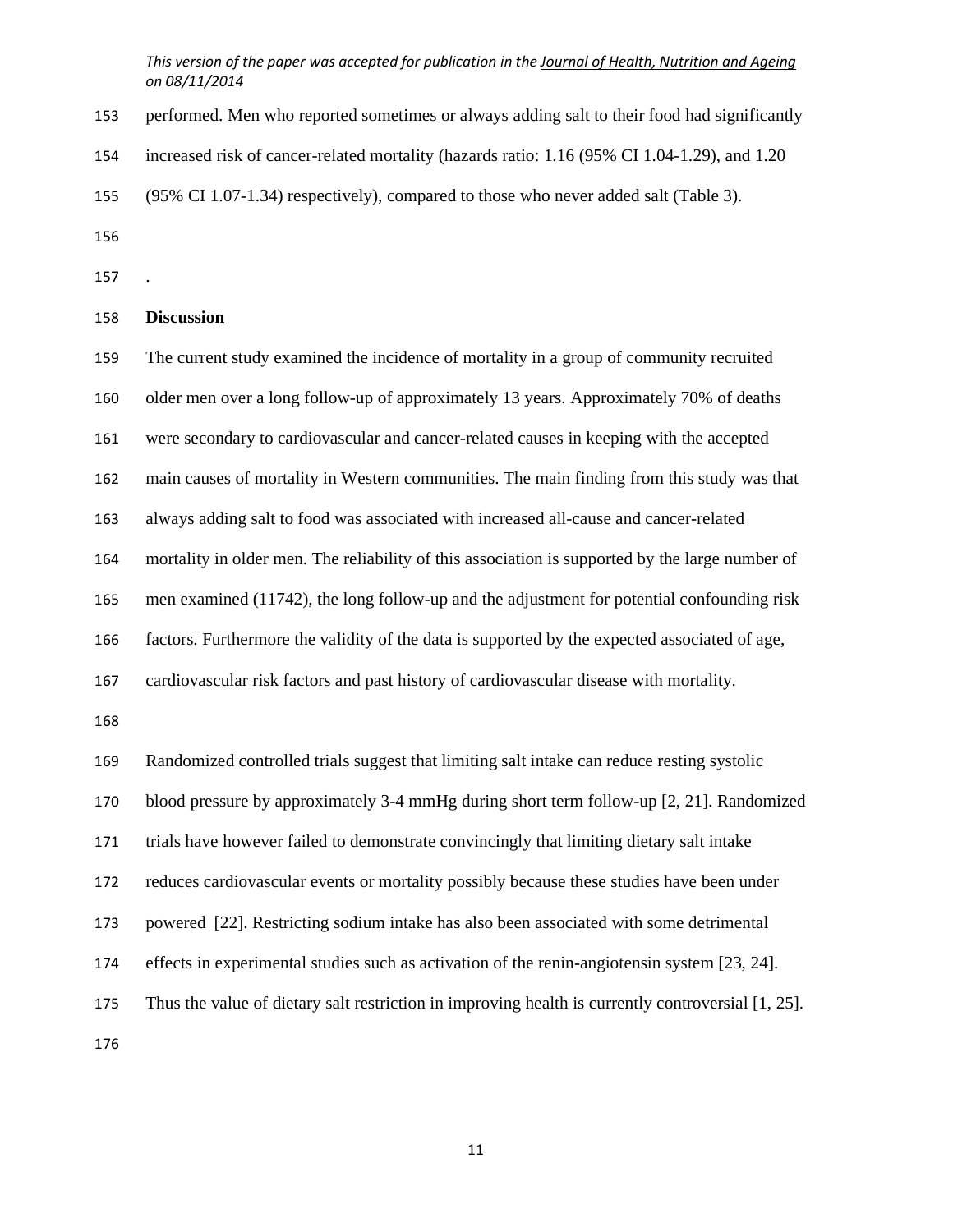A number of prospective studies have examined the association of measures of dietary salt intake, such as dietary questionnaires or 24 hour sodium excretion with mortality with conflicting results [5-13, 26-30].. Three community based studies have associated high salt intake with increased cardiovascular disease or stroke-related mortality in Japan and Europe [12, 14, 26]. In contrast community based studies in the USA and Europe have associated low salt intake with increased mortality [5, 9, 11]. Furthermore studies in patients with diabetes and renal failure have also associated low salt intake with increased mortality [7, 8, 10]. Some studies have suggested that the association between salt intake and cardiovascular death is J-shaped with subjects with low and high sodium excretion having increased mortality[6] . The current study is one of the largest studies to assess the association of adding salt to food with mortality and of note included follow-up for over ten years. While adding salt to food was assessed by a simple question this approach was a very practical way of assessing a large population of older men. It is also possibly a more practical way of advising patients on dietary behavior in that we looked at the specific practice of adding salt to food rather than measures of total salt intake. Data using this approach is also relevant to advising older subjects who may find it very difficult to gauge accurate estimates of sodium intake. Overall we found no association between reported frequency of adding salt to food and cardiovascular mortality.

There are a number of possible reasons for this finding. It is possible that high dietary salt intake while predisposing to higher blood pressure in the short term may stimulate other mechanisms in the longer term which correct blood pressure. In support of this theory we previously found no association between reported frequencies of adding salt to food and resting blood pressure [20][19]. Most of the trials examining the effect of modifying salt intake on blood pressure have follow-up limited to weeks [2, 21]. It is also possible that a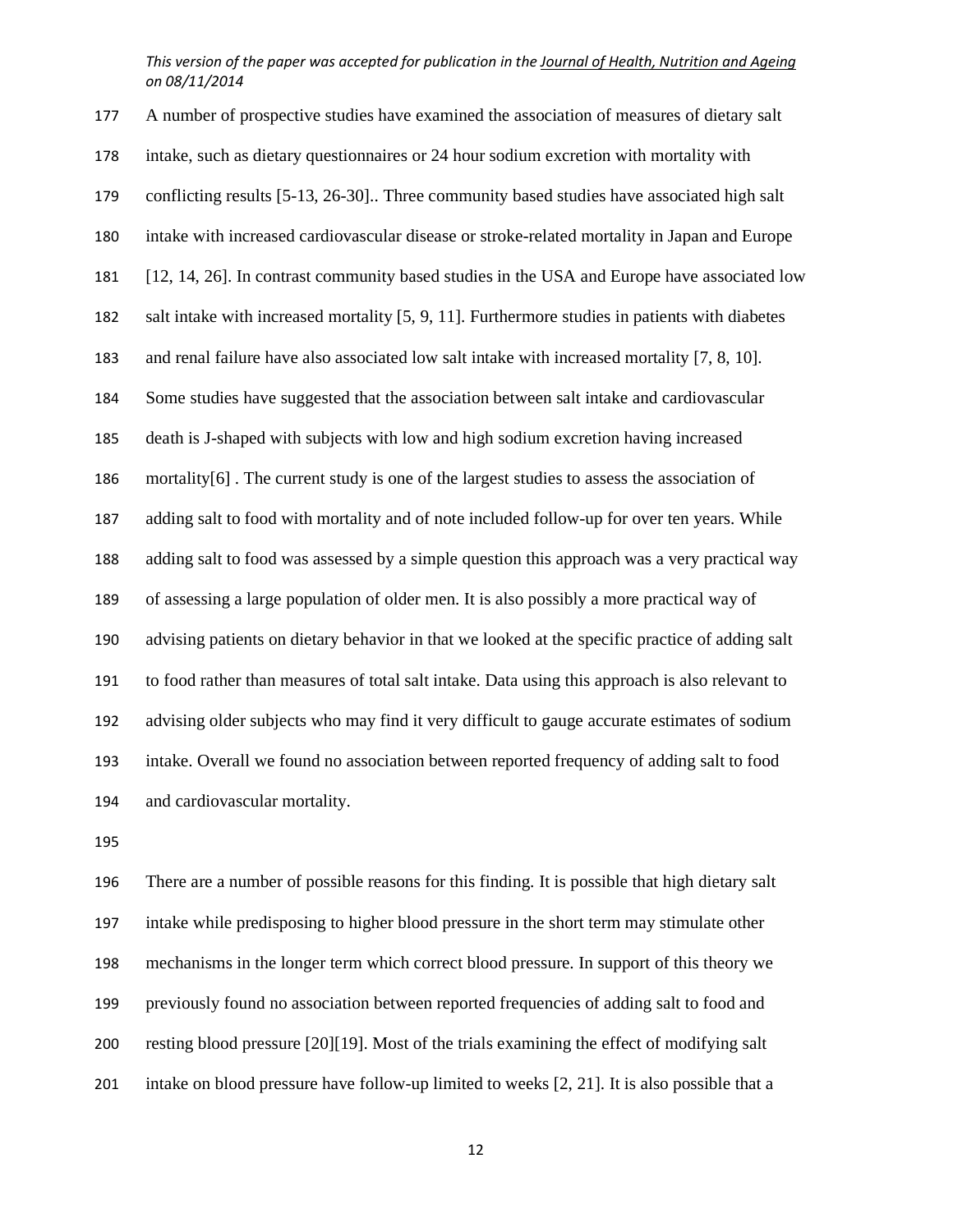single assessment of the frequency of adding salt to food may not be reflective of dietary behavior over a prolonged follow-up period, and that change in salt consumption during the period of follow-up might not have been captured. These considerations may have complicated our assessment of the association of reported frequencies of adding salt to food with mortality although we adjusted our analyses for cardiovascular risk factors and past history of cardiovascular disease.

The association between dietary salt intake and cancer-related mortality has been relatively little studied [27-30]. High dietary salt intake has been positively associated with mortality from stomach cancer in Japanese, Chinese and European populations [26-29]. In the current study men reporting adding salt to their food always had a 1.22-fold increased incidence of cancer-related mortality. This association remained after adjusting for other risk factors that we examined. This finding is in line with experimental and epidemiology data suggesting the role of salt in promoting some cancers such as those within the gastro-intestinal tract [31, 32]. As expected in a cohort of older men the reported cancer types in this series included not only gastro-intestinal but also respiratory, urogenital, hematological and those from other sites. Thus it is possible that the behavior of adding salt always to food may promote cancers at sites other than the gastro-intestinal tract although this requires more specific assessment.

A number of possible limitations of this study should be considered including measurement error, reverse causality and residual confounding. Firstly, our assessment of salt added to food was limited to a simple but practical question in which we asked whether salt was added to food never or rarely, sometimes, almost always or always. More sophisticated assessment methods, such as measured of 24-hour urinary sodium excretion, were not used. This approach may have introduced measurement error. It is however accepted that even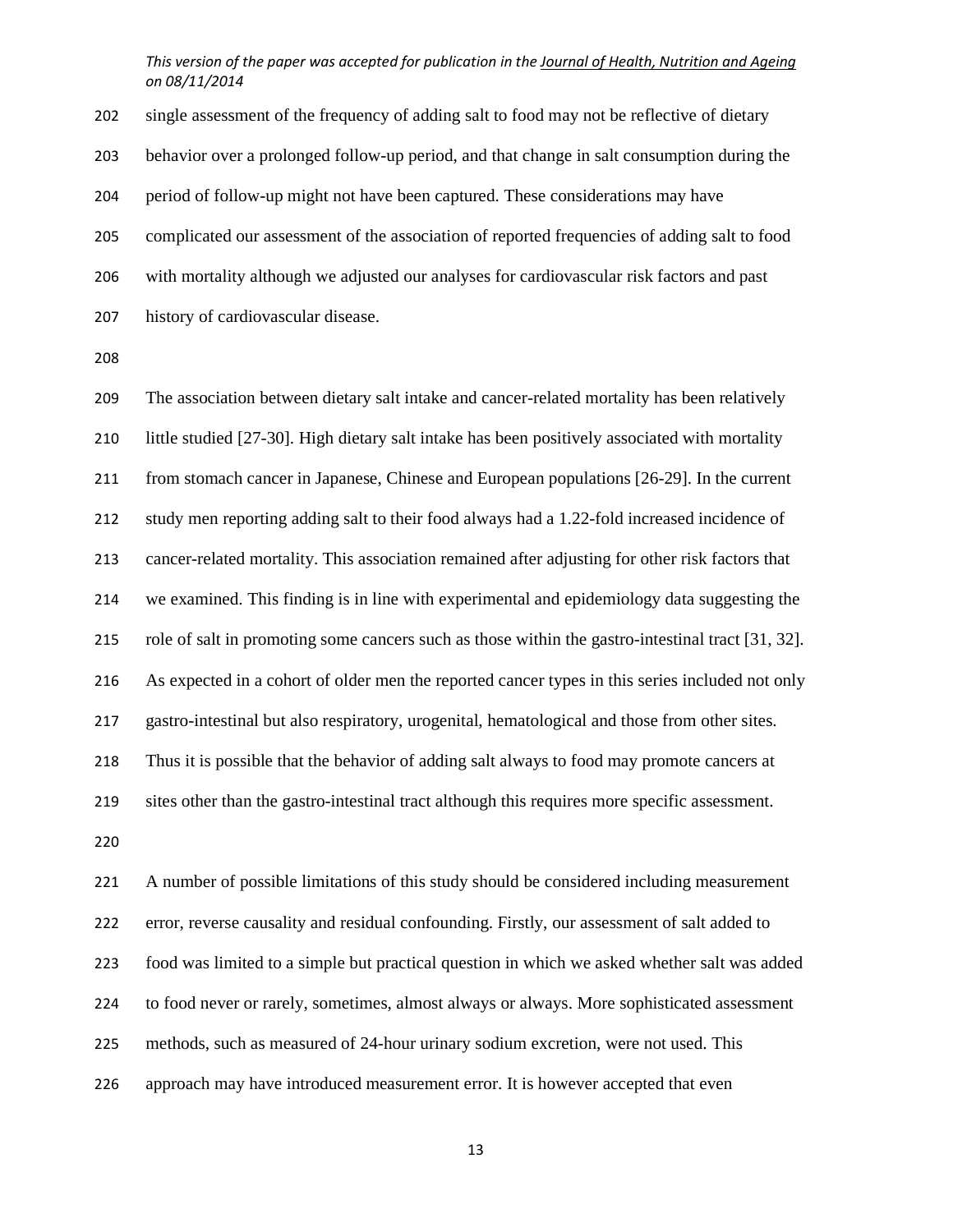biochemical methods of estimating salt intake are open to measurement error and self-reported dietary intake of salt has been found to be reflective of 24 hour urinary sodium excretion, suggesting that self-report is a valid measure of salt intake[33]. Secondly, we only examined salt added to food on one occasion rather than repeated assessments which would have been ideal. Thirdly, this study is a prospective longitudinal human association study. It is not possible to definitively conclude that the association between always adding salt to food and mortality is causative. The direct role of salt in mortality could only be established by a randomized controlled trial of at risk individuals in which the effect of administering different amounts of salt was compared. Based on data from the current study such a trial would require a large number of subjects and extended follow-up in order to assess the efficacy of salt restriction in limiting mortality. Fourthly, we may have failed to adjust for some confounding factors. The current study included a large number of men and used adjustment for recognized confounding factors such as age, hypertension, high cholesterol, coronary heart disease and stroke. It is possible that other confounding factors which we were not able to assess, such as fruit and vegetable intake, may have contributed to our finding. In conclusion the current study suggests that the addition of salt to food always is associated with increased mortality in older men through the promotion of cancer-related deaths. This information supports the concept that dietary salt addition to food should be limited. 

#### **Acknowledgements**

The authors thank the men who contributed to the Health in Men Study. We thank the Data Linkage Unit, Health Department of WA, for their assistance. All individuals who contributed significantly to this study have been listed as authors.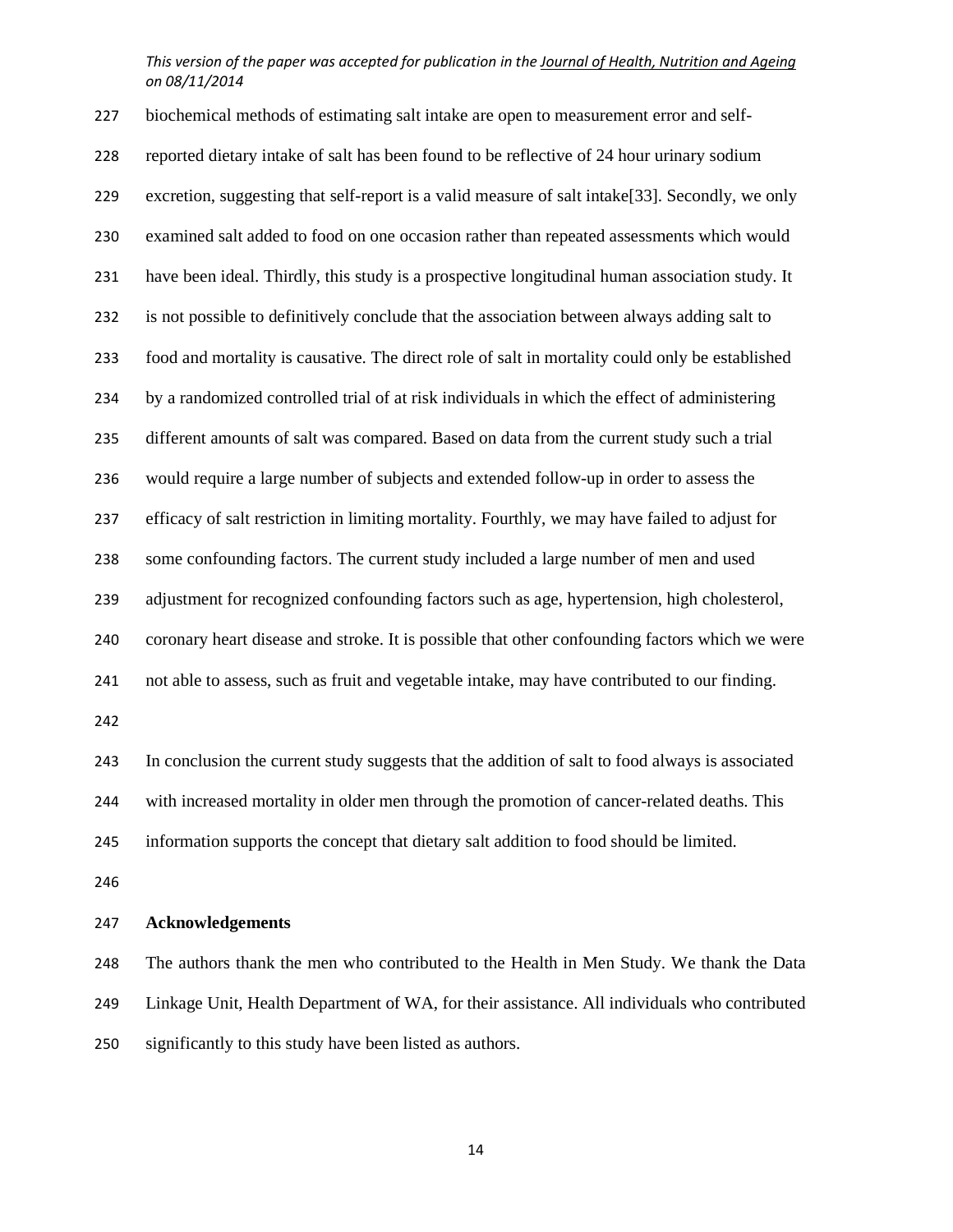- *Conflict of interest:* The authors received grant funding which assisted with the completion of
- this work as listed in the funding section on the title page. No other conflicts of interest are
- disclosed.
- *Author roles:*
- Study design: JG; Data collection: GJH, BBY, LF, PEN; Data analysis: JG, JVM, REJ KM;
- Data interpretation: All authors; drafting of manuscript: JG; Critical revision of manuscript:
- All authors.
- *Sponsors role:* The funding bodies had no role in the design, methods, data collection, analysis
- and preparation of this report.
-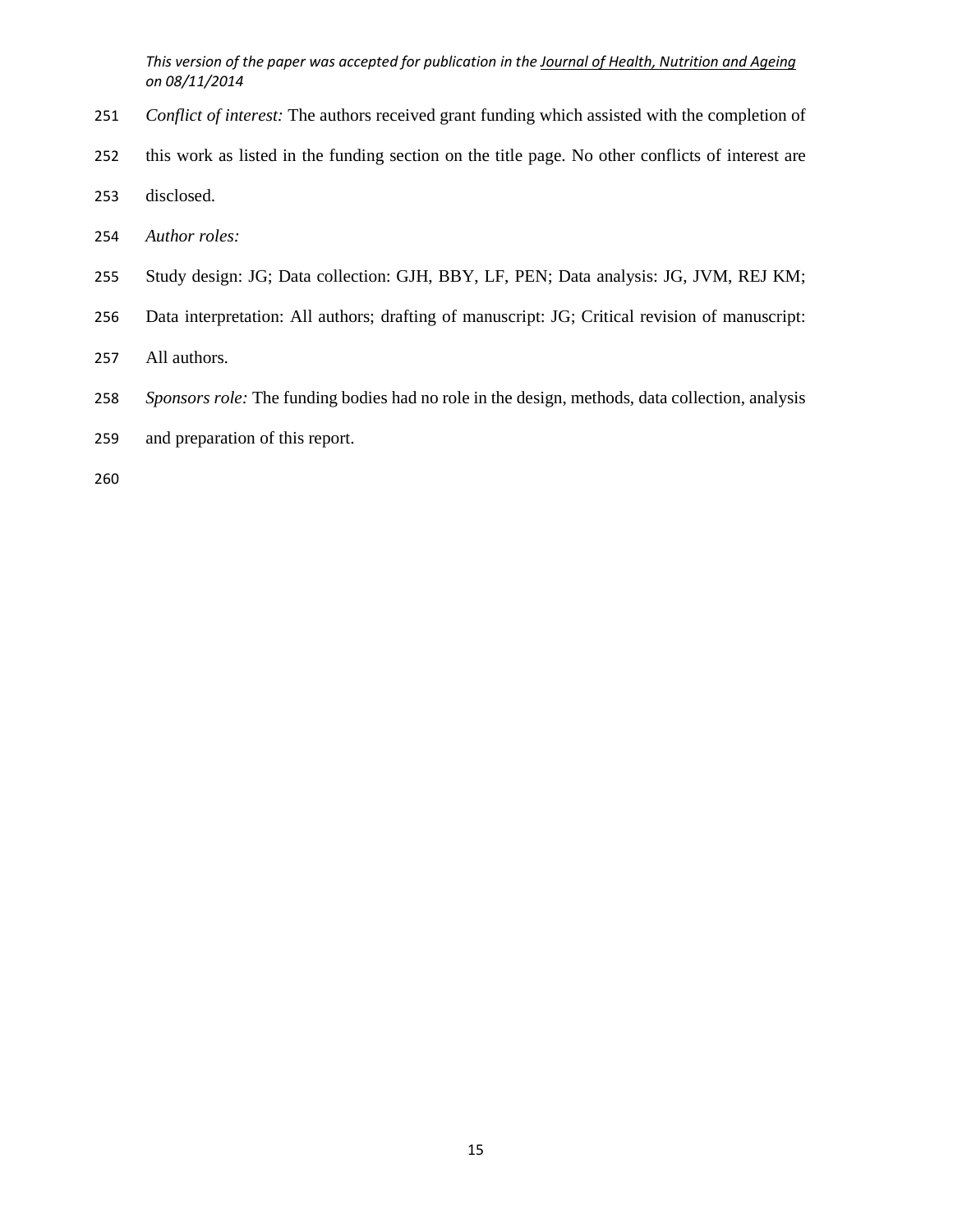1. Kotchen TA, Cowley AW Jr, Frohlich ED. Salt in health and disease--a delicate balance. N Engl J Med. 2013;368:1229-37.

2. He FJ, Li J, Macgregor GA. Effect of longer term modest salt reduction on blood pressure:

Cochrane systematic review and meta-analysis of randomised trials. BMJ. 2013;346:f1325.

3. Strazzullo P, D'Elia L, Kandala NB, et al. Salt intake, stroke, and cardiovascular disease: metaanalysis of prospective studies. BMJ. 2009;339:b4567.

4. Whelton PK, Appel LJ, Sacco RL, et al. Sodium, blood pressure, and cardiovascular disease: further evidence supporting the American Heart Association sodium reduction recommendations. Circulation. 2012;126:2880-9.

5. Stolarz-Skrzypek K, Kuznetsova T, Thijs L, et al.; European Project on Genes in Hypertension (EPOGH) Investigators. Fatal and nonfatal outcomes, incidence of hypertension, and blood pressure changes in relation to urinary sodium excretion. JAMA. 2011;305:1777-85.

6. O'Donnell MJ, Yusuf S, Mente A, et al. Urinary sodium and potassium excretion and risk of cardiovascular events. JAMA. 2011;306:2229-38.

7. Thomas MC, Moran J, Forsblom C, et al.; FinnDiane Study Group. The association between dietary sodium intake, ESRD, and all-cause mortality in patients with type 1 diabetes. Diabetes Care. 2011;34:861-6.

8. Ekinci EI, Clarke S, Thomas MC, et al. Dietary salt intake and mortality in patients with type 2 diabetes. Diabetes Care. 2011;34:703-9.

9. Cohen HW, Hailpern SM, Fang J, et al. Sodium intake and mortality in the NHANES II followup study. Am J Med. 2006 ;119:275.e7-14.

10. Dong J, Li Y, Yang Z, et al. Low dietary sodium intake increases the death risk in peritoneal dialysis. Clin J Am Soc Nephrol. 2010;5:240-7.

11. Alderman MH, Cohen H, Madhavan S. Dietary sodium intake and mortality: the National Health and Nutrition Examination Survey (NHANES I). Lancet. 1998;351:781-5.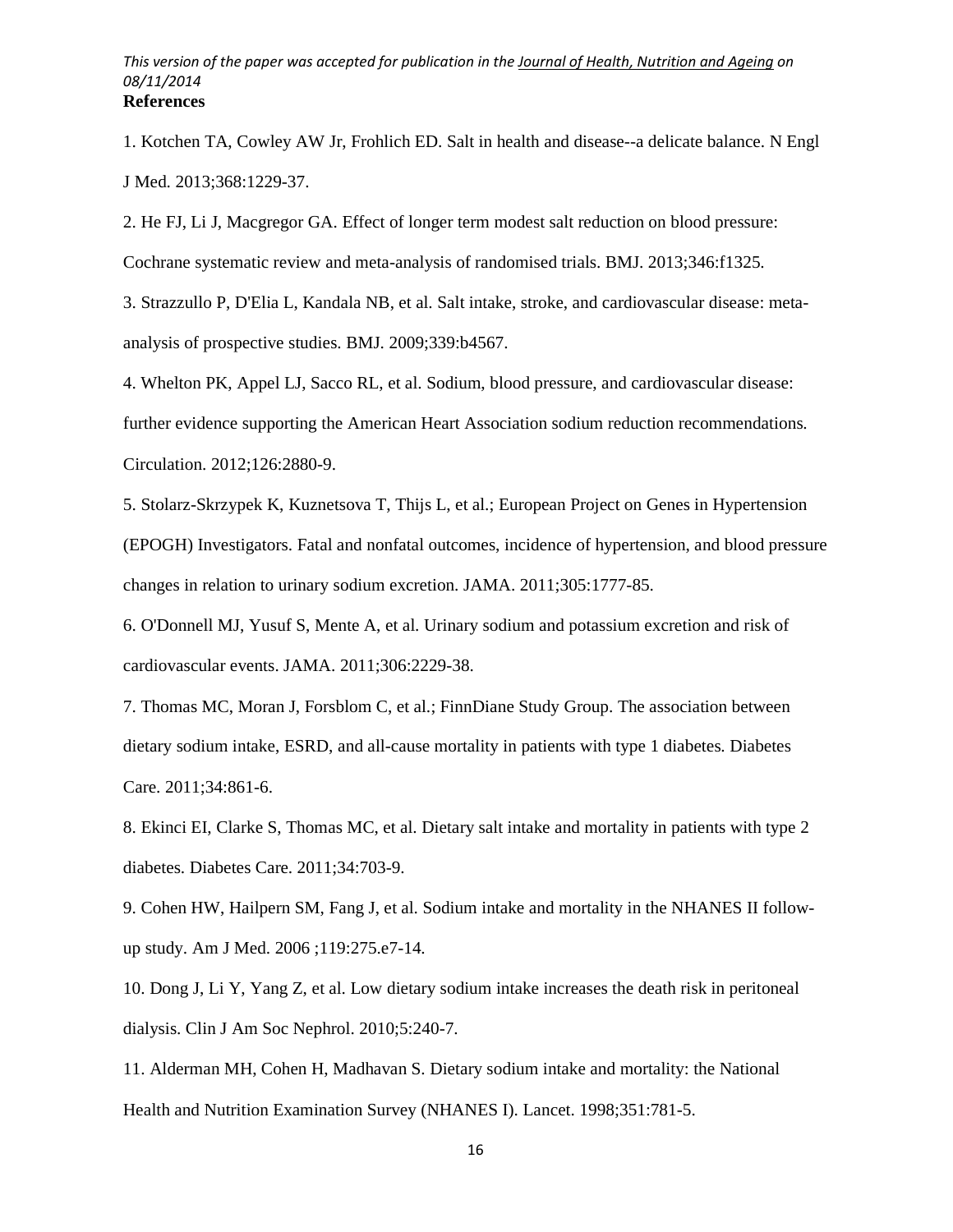12. Tuomilehto J, Jousilahti P, Rastenyte D, et al. Urinary sodium excretion and cardiovascular mortality in Finland: a prospective study. Lancet. 2001;357:848-51.

13. Nagata C, Takatsuka N, Shimizu N, et al. Sodium intake and risk of death from stroke in Japanese men and women. Stroke. 2004;35:1543-7.

14. Norman PE, Jamrozik K, Lawrence-Brown MM, et al. Population based randomised controlled trial on impact of screening on mortality from abdominal aortic aneurysm. BMJ. 2004;329:1259.

15. Norman PE, Flicker L, Almeida OP, et al. Cohort Profile: The Health In Men Study (HIMS). Int J Epidemiol. 2009;38:48-52.

16. Golledge J, Clancy P, Jamrozik K, et al. Obesity, adipokines, and abdominal aortic aneurysm: Health in Men study. Circulation. 2007;116:2275-9.

17. Norman P, Spencer CA, Lawrence-Brown MM, et al. C-reactive protein levels and the expansion of screen-detected abdominal aortic aneurysms in men. Circulation. 2004;110:862–6.

18. Golledge J, Clancy P, Hankey GJ, et al. Relation between serum thrombospondin-2 and cardiovascular mortality in older men screened for abdominal aortic aneurysm. Am J Cardiol. 2013;111:1800-4.

19. Golledge J, Hankey GJ, Yeap BB, Almeids OP, Flicker L, Norman PE. Reported high salt intake is associated with increased prevalence of abdominal aortic aneurysm and larger aortic diameter in older men. Plos One. In press.

20. Aburto NJ, Ziolkovska A, Hooper L, et al. Effect of lower sodium intake on health: systematic review and meta-analyses. BMJ. 2013;346:f1326.

21. Taylor RS, Ashton KE, Moxham T, et al. Reduced dietary salt for the prevention of cardiovascular disease. Cochrane Database Syst Rev. 2011;7:CD009217.

22. Tikellis C, Pickering RJ, Tsorotes D, et al. Association of dietary sodium intake with atherogenesis in experimental diabetes and with cardiovascular disease in patients with Type 1 diabetes. Clin Sci (Lond). 2013;124:617-26.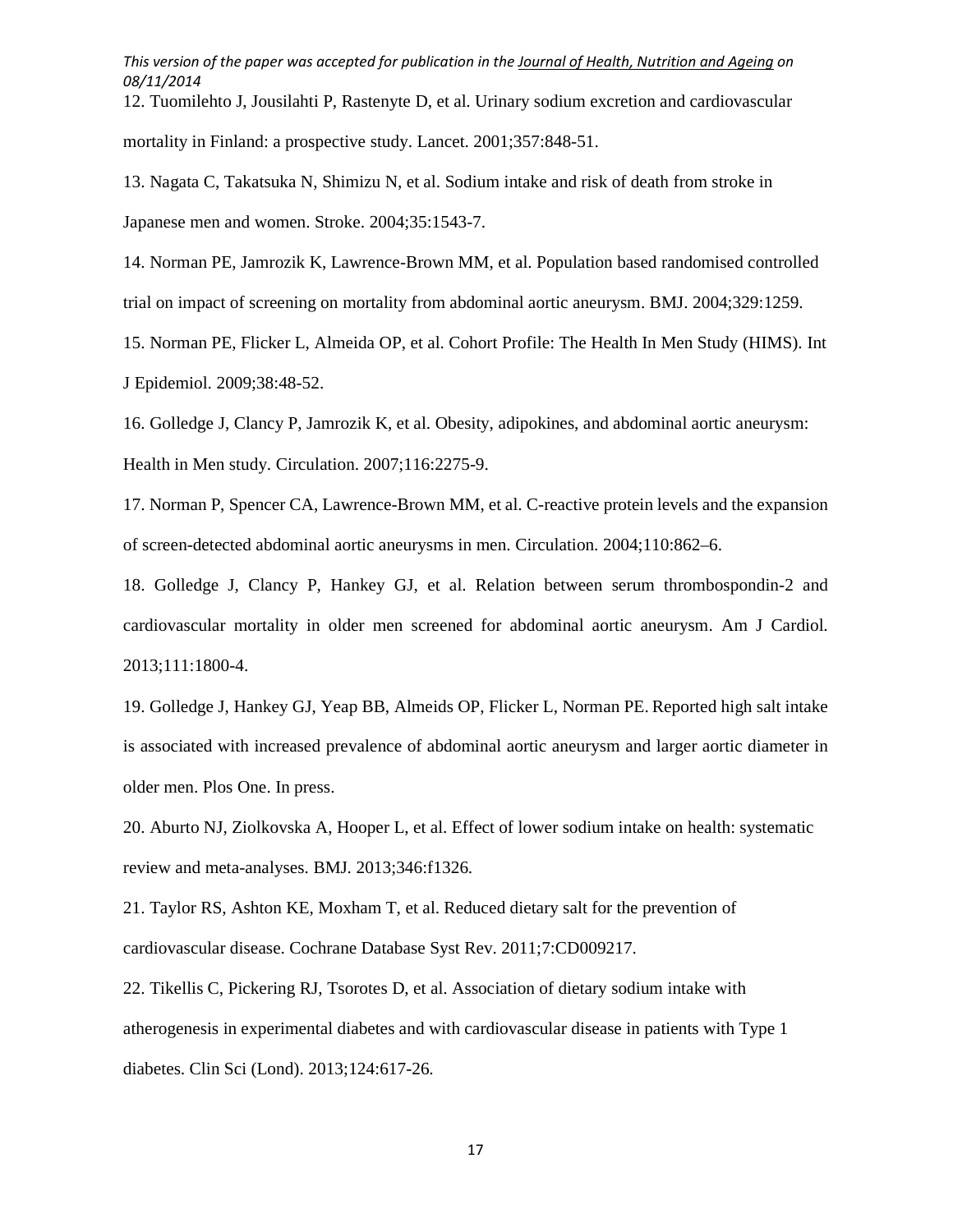23. Sealey JE, Alderman MH, Furberg CD, et al. Renin-angiotensin system blockers may create

more risk than reward for sodium-depleted cardiovascular patients with high plasma renin levels.

Am J Hypertens. 2013;26:727-38.

24. Stolarz-Skrzypek K, Liu Y, Thijs L, et al. Blood pressure, cardiovascular outcomes and sodium intake, a critical review of the evidence. Acta Clin Belg. 2012;67:403-10.

25. Tomonari T, Fukuda M, Miura T, et al. Is salt intake an independent risk factor of stroke

mortality? Demographic analysis by regions in Japan. J Am Soc Hypertens. 2011;5:456-62.

26. Murata A, Fujino Y, Pham TM, et al. Prospective cohort study evaluating the relationship between salted food intake and gastrointestinal tract cancer mortality in Japan. Asia Pac J Clin Nutr. 2010;19:564-71.

27. Tsugane S, Akabane M, Inami T, et al. Urinary salt excretion and stomach cancer mortality among four Japanese populations. Cancer Causes Control. 1991;2:165-8.

28. Lu JB, Qin YM. Correlation between high salt intake and mortality rates for oesophageal and gastric cancers in Henan Province, China. Int J Epidemiol. 1987;16:171-6.

29. Joossens JV, Hill MJ, Elliott P, et al. Dietary salt, nitrate and stomach cancer mortality in 24 countries. European Cancer Prevention (ECP) and the INTERSALT Cooperative Research Group. Int J Epidemiol. 1996;25:494-504.

30. Gaddy JA, Radin JN, Loh JT, et al. High Dietary Salt Intake Exacerbates Helicobacter pylori-Induced Gastric Carcinogenesis. Infect Immun. 2013;81:2258-67.

31. D'Elia L, Rossi G, Ippolito R, et al. Habitual salt intake and risk of gastric cancer: a metaanalysis of prospective studies. Clin Nutr. 2012;31:489-98.

32. Rhodes DG, Murayi T, Clemens JC, et al. The USDA Automated Multiple-Pass Method accurately assesses population sodium intakes. Am J Clin Nutr. 2013;97:958-64.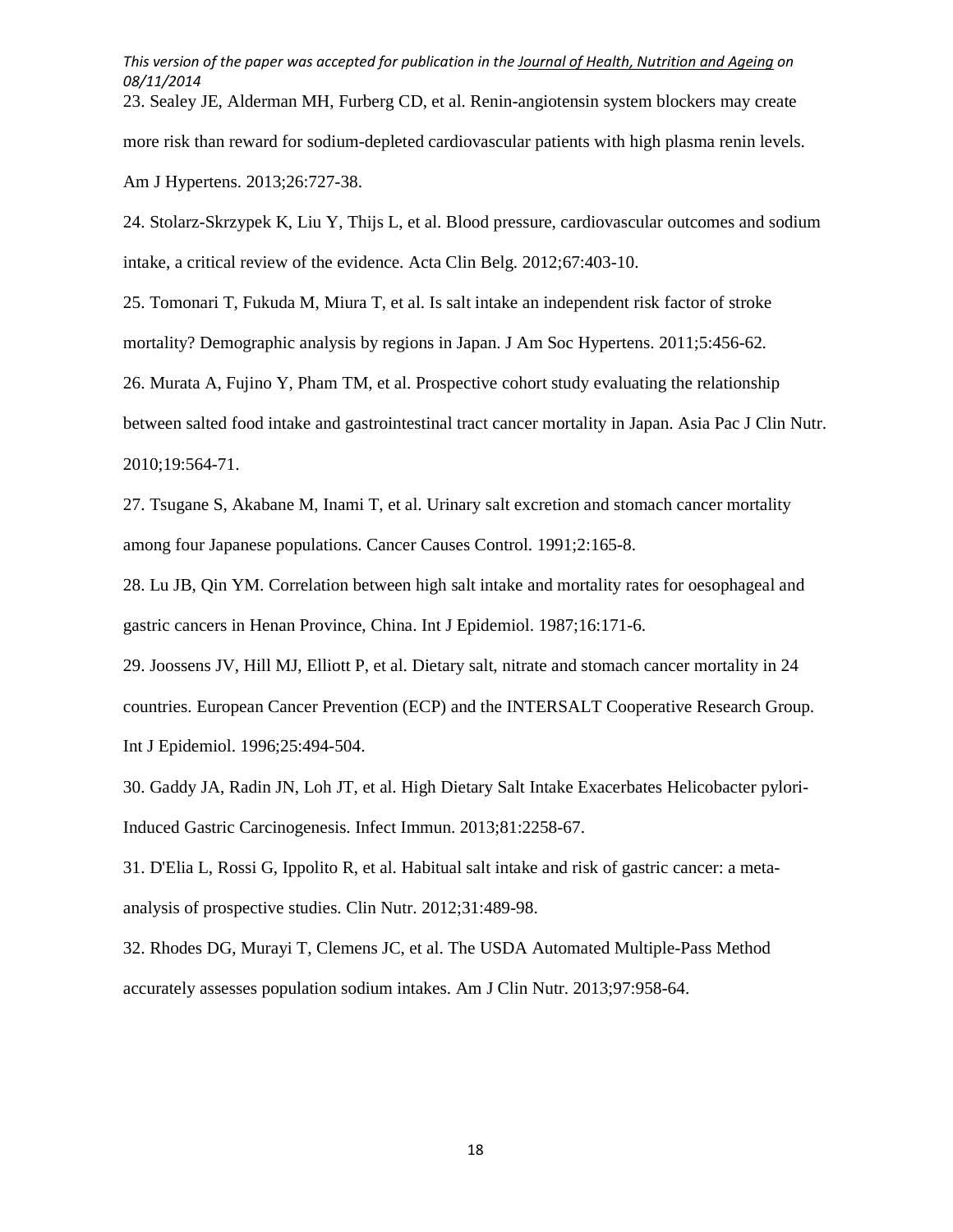**Figure 1:** Kaplan Meier curves showing the cumulative mortality from all causes in relation to reported frequencies of adding salt to food. Lines represent cumulative mortality for subjects grouped by reported frequencies of adding salt to food. The blue line represents men reporting the addition of salt to food never; the green line represents men reporting the addition of salt to food sometimes; and the brown line represents men reporting the addition of salt to food always. Vertical lines represent subjects censored at loss to follow-up.

**Figure 2:** Kaplan Meier curves showing the cumulative mortality from cancer in relation to reported frequencies of adding salt to food. Lines represent cumulative mortality for subjects grouped by reported frequencies of adding salt to food. The blue line represents men reporting the addition of salt to food never; the green line represents men reporting the addition of salt to food sometimes; and the brown line represents men reporting the addition of salt to food always. Vertical lines represent subjects censored at loss to follow-up.

**Figure 3:** Kaplan Meier curves showing the cumulative mortality from cardiovascular diseases in relation to reported frequencies of adding salt to food. Lines represent cumulative mortality for subjects grouped by reported frequencies of adding salt to food. The blue line represents men reporting the addition of salt to food never; the green line represents men reporting the addition of salt to food sometimes; and the brown line represents men reporting the addition of salt to food always. Vertical lines represent subjects censored at loss to follow-up.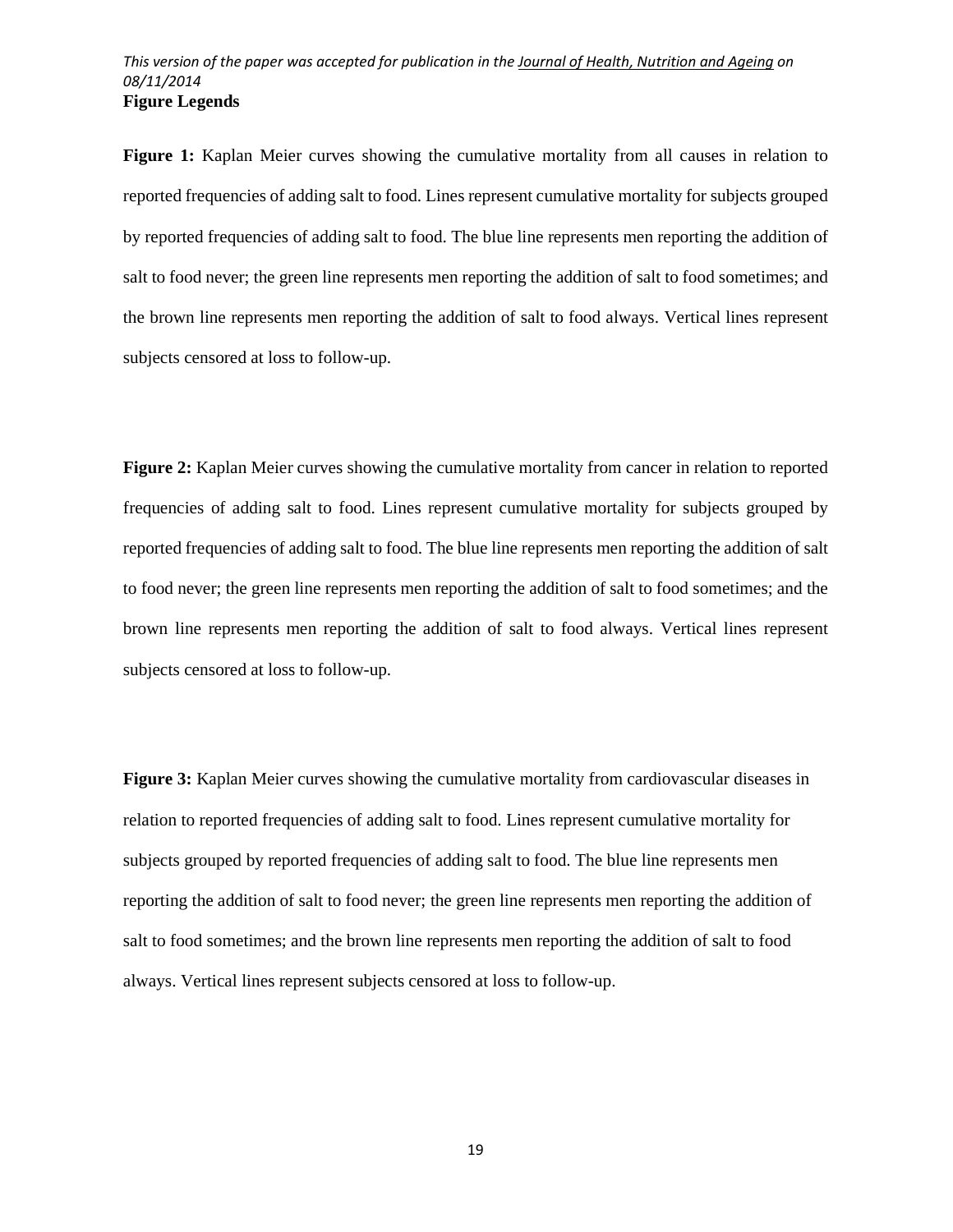| Characteristi   | <b>Numbe</b> | All-cause    |               |                | <b>Cancer-related</b> |               |               |
|-----------------|--------------|--------------|---------------|----------------|-----------------------|---------------|---------------|
| $\mathbf c$     | $\mathbf{r}$ |              |               |                |                       |               |               |
|                 |              | <b>Hazar</b> | 95% CI        | P value        | <b>Hazar</b>          | 95% CI        | ${\bf P}$     |
|                 |              | d ratio      |               |                | d ratio               |               | value         |
| Reported salt   |              |              |               |                |                       |               |               |
| addition to     |              |              |               |                |                       |               |               |
| food:           |              |              |               |                |                       |               |               |
| Rare            | 4466         | 1.00         | Referenc      |                | 1.00                  | Referenc      |               |
|                 |              |              | ${\bf e}$     |                |                       | ${\bf e}$     |               |
| Sometimes       | 3787         | 1.06         | $0.99 - 1.13$ | 0.078          | 1.24                  | $1.11 - 1.38$ | < 0.00        |
|                 |              |              |               |                |                       |               | $\mathbf{1}$  |
| Always          | 3489         | 1.16         | $1.08 - 1.23$ | $\sqrt{0.001}$ | 1.32                  | $1.18 - 1.47$ | $\sqrt{0.00}$ |
|                 |              |              |               |                |                       |               | $\mathbf{1}$  |
| Age per 5       | 11742        | 1.81         | $1.76 - 1.87$ | < 0.001        | 1.48                  | $1.41 - 1.56$ | < 0.00        |
| years*          |              |              |               |                |                       |               | $\mathbf{1}$  |
| Past treatment  | 4202         | 1.30         | 1.24-1.38     | < 0.001        | 1.05                  | $0.95 - 1.15$ | 0.343         |
| for             |              |              |               |                |                       |               |               |
| hypertension    |              |              |               |                |                       |               |               |
| Past treatment  | 1120         | 1.62         | $1.50 - 1.76$ | $\sqrt{0.001}$ | 1.08                  | $0.93 - 1.26$ | 0.325         |
| for angina      |              |              |               |                |                       |               |               |
| Past history of | 1711         | 1.70         | $1.59 - 1.81$ | $\sqrt{0.001}$ | 1.07                  | $0.94 - 1.22$ | 0.338         |
| myocardial      |              |              |               |                |                       |               |               |
| infarction      |              |              |               |                |                       |               |               |

|  | Table 1: Univariate association of risk factors with all-cause mortality in 11,742 older men. |  |  |  |  |  |
|--|-----------------------------------------------------------------------------------------------|--|--|--|--|--|
|  |                                                                                               |  |  |  |  |  |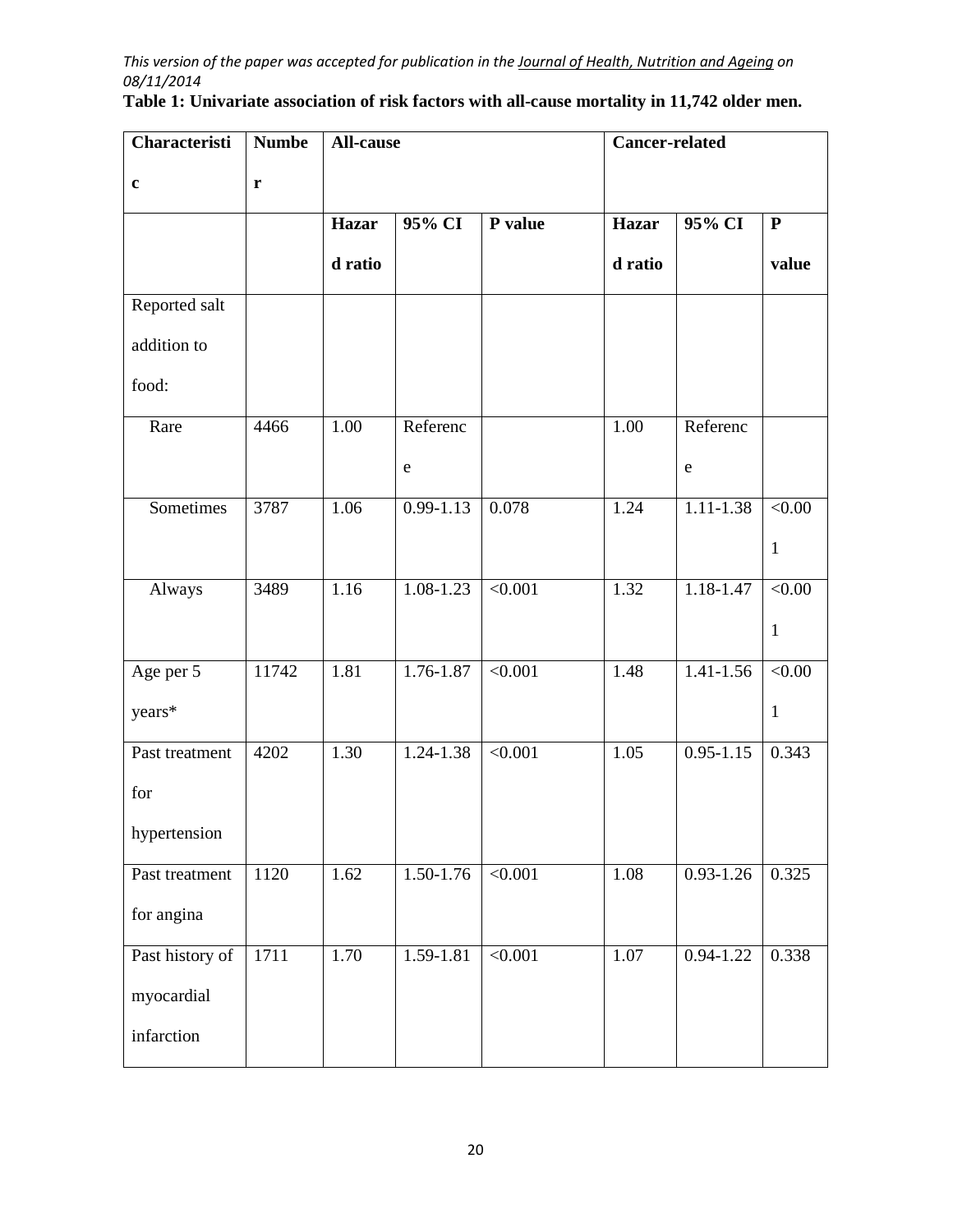*This version of the paper was accepted for publication in the Journal of Health, Nutrition and Ageing on 08/11/2014* 

| Past history of | 903   | 1.86 | 1.71-2.02     | < 0.001        | 1.17 | $0.99 - 1.39$ | 0.064        |
|-----------------|-------|------|---------------|----------------|------|---------------|--------------|
| stroke          |       |      |               |                |      |               |              |
| Past treatment  | 1333  | 1.45 | 1.34-1.56     | < 0.001        | 1.11 | $0.96 - 1.28$ | 0.146        |
| for diabetes    |       |      |               |                |      |               |              |
| Treatment for   | 2264  | 1.01 | $0.95 - 1.08$ | 0.733          | 0.83 | $0.74 - 0.94$ | 0.002        |
| high            |       |      |               |                |      |               |              |
| cholesterol     |       |      |               |                |      |               |              |
| Ever smoker     | 8337  | 1.43 | $1.35 - 1.53$ | < 0.001        | 1.56 | 1.41-1.74     | < 0.00       |
|                 |       |      |               |                |      |               | $\mathbf{1}$ |
| WHR per         | 11736 | 1.07 | 1.04-1.09     | < 0.001        | 1.05 | 1.00-1.09     | 0.046        |
| $0.06*$         |       |      |               |                |      |               |              |
| BMI per 4       | 11733 | 0.92 | $0.89 - 0.95$ | $\sqrt{0.001}$ | 0.94 | $0.90 - 0.99$ | 0.018        |
| $kg/m^{2*}$     |       |      |               |                |      |               |              |
| Eat meat        |       |      |               |                |      |               |              |
| (times per      |       |      |               |                |      |               |              |
| week)           |       |      |               |                |      |               |              |
| $\geq 6$        | 3387  | 1.00 | $0.81 - 1.23$ | 0.998          | 1.53 | 1.01-2.32     | 0.046        |
| $3 - 5$         | 5316  | 0.94 | $0.77 - 1.16$ | 0.557          | 1.40 | $0.92 - 2.11$ | 0.115        |
| $1 - 2$         | 2339  | 0.92 | $0.74 - 1.13$ | 0.413          | 1.39 | $0.92 - 2.12$ | 0.123        |
| $\leq$ 1        | 503   | 0.92 | $0.73 - 1.18$ | 0.520          | 1.09 | 0.68          | 1.76         |
| Never           | 197   | 1.00 | Referenc      |                | 1.00 | Referenc      |              |
|                 |       |      | ${\bf e}$     |                |      | $\mathbf e$   |              |
| Eat Fish (times |       |      |               |                |      |               |              |
| per week)       |       |      |               |                |      |               |              |
| $\geq 6$        | 113   | 0.75 | $0.55 - 1.04$ | 0.085          | 0.72 | $0.41 - 1.27$ | 0.255        |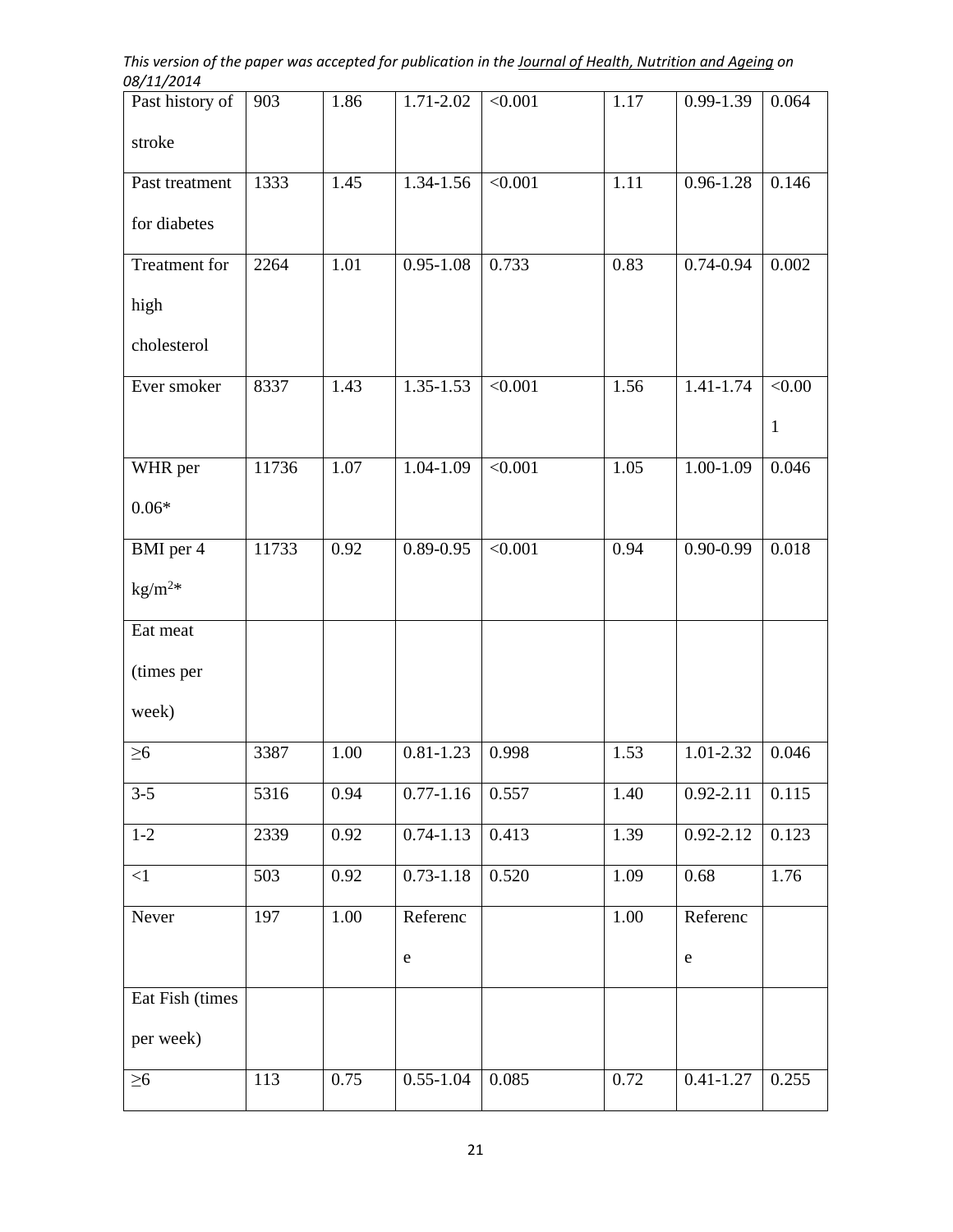| 50/11/201    |                  |      |               |                |      |               |               |
|--------------|------------------|------|---------------|----------------|------|---------------|---------------|
| $3 - 5$      | 1141             | 0.77 | $0.63 - 0.93$ | 0.006          | 0.87 | $0.63 - 1.20$ | 0.394         |
| $1-2$        | 7337             | 0.78 | $0.65 - 0.92$ | 0.004          | 0.84 | $0.62 - 1.14$ | 0.257         |
| $\leq$ 1     | 2908             | 0.76 | $0.63 - 0.91$ | 0.002          | 0.88 | $0.65 - 1.20$ | 0.423         |
| Never        | $\overline{243}$ | 1.00 | Referenc      |                | 1.00 | Referenc      |               |
|              |                  |      | $\mathbf e$   |                |      | $\rm e$       |               |
| Non-vigorous |                  |      |               |                |      |               |               |
| exercise     |                  |      |               |                |      |               |               |
| (hours per   |                  |      |               |                |      |               |               |
| week)        |                  |      |               |                |      |               |               |
| None         | 4122             | 1.00 | Referenc      |                | 1.00 | Referenc      |               |
|              |                  |      | ${\bf e}$     |                |      | $\mathbf{e}$  |               |
| $\leq$ 2     | 1641             | 0.93 | $0.85 - 1.01$ | 0.075          | 0.97 | $0.84 - 1.11$ | 0.658         |
| $>2-4$       | 2221             | 0.87 | $0.81 - 0.94$ | < 0.001        | 0.92 | $0.81 - 1.04$ | 0.190         |
| $>4-6$       | 1209             | 0.79 | $0.72 - 0.87$ | < 0.001        | 0.82 | $0.70 - 0.97$ | 0.019         |
| $>6$         | 2549             | 0.88 | $0.82 - 0.95$ | 0.001          | 0.93 | $0.83 - 1.05$ | 0.260         |
| <b>AAA</b>   | $\overline{931}$ | 1.76 | $1.62 - 1.92$ | $\sqrt{0.001}$ | 1.47 | $1.27 - 1.71$ | $\sqrt{0.00}$ |
|              |                  |      |               |                |      |               | $\mathbf{1}$  |
|              |                  |      |               |                |      |               |               |

*This version of the paper was accepted for publication in the Journal of Health, Nutrition and Ageing on 08/11/2014* 

Men with the risk factor were compared to subjects without the risk factor or those with the reference reported level of intake or activity. \*Approximate standard deviation. WHR= Waist to hip ratio; BMI= Body mass index; AAA= Abdominal aortic aneurysm. WHR was missing on 6 men. BMI was missing on 9 men.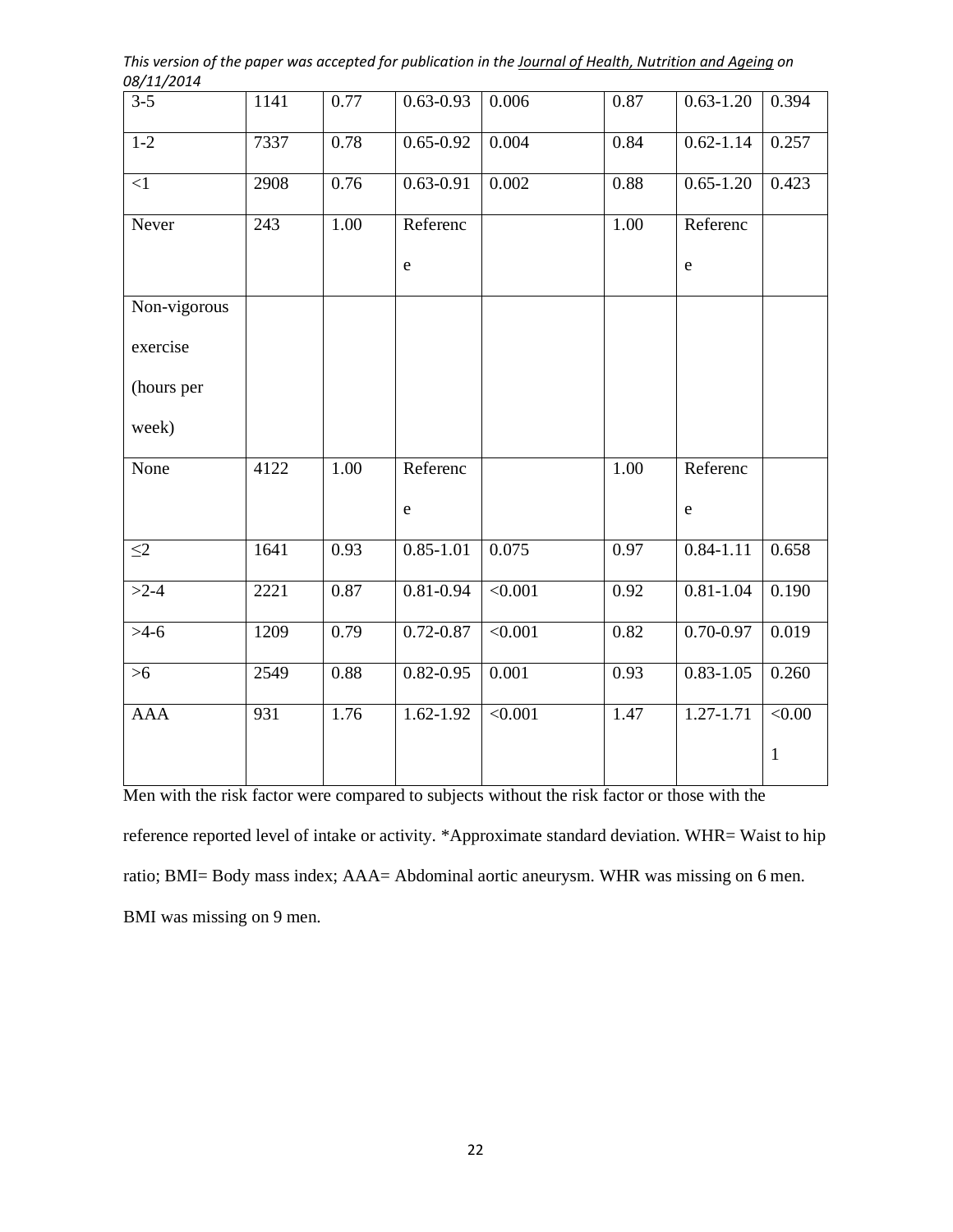**Table 2: Multivariate model examining the association of reported frequency of adding salt to** 

| <b>Characteristic</b> | <b>Number</b> | <b>Hazard</b> ratio | 95% CI                  | P value        |
|-----------------------|---------------|---------------------|-------------------------|----------------|
| Reported salt         |               |                     |                         |                |
| addition to food:     |               |                     |                         |                |
| Rare                  | 4462          | 1.00                | Reference               |                |
| Sometimes             | 3784          | 1.02                | $0.96 - 1.09$           | 0.489          |
| Always                | 3486          | 1.12                | $\overline{1.05 - 1.2}$ | $\sqrt{0.001}$ |
| Age per 5 years*      | 11732         | 1.76                | 1.71-1.82               | < 0.001        |
| Past treatment for    | 4198          | 1.13                | $1.07 - 1.20$           | < 0.001        |
| hypertension          |               |                     |                         |                |
| Past treatment for    | 1120          | 1.18                | $1.09 - 1.29$           | < 0.001        |
| angina                |               |                     |                         |                |
| Past history of       | 1710          | 1.37                | 1.28-1.48               | < 0.001        |
| myocardial            |               |                     |                         |                |
| infarction            |               |                     |                         |                |
| Past history of       | 902           | 1.45                | 1.32-1.58               | < 0.001        |
| stroke                |               |                     |                         |                |
| WHR < $0.9$           | 1854          | 1.00                | Reference               |                |
| WHR 0.9-1.02          | 8110          | 1.03                | $0.95 - 1.11$           | 0.507          |
| WHR > 1.02            | 1768          | 1.20                | 1.08-1.33               | 0.001          |
| Eat Fish (times per   |               |                     |                         |                |
| week)                 |               |                     |                         |                |
| $\geq 6$              | 112           | 0.67                | $0.49 - 0.93$           | 0.017          |
| $3 - 5$               | 1141          | $\overline{0.81}$   | $0.67 - 0.98$           | 0.031          |

# **food and all-cause mortality in 11,732 older men.**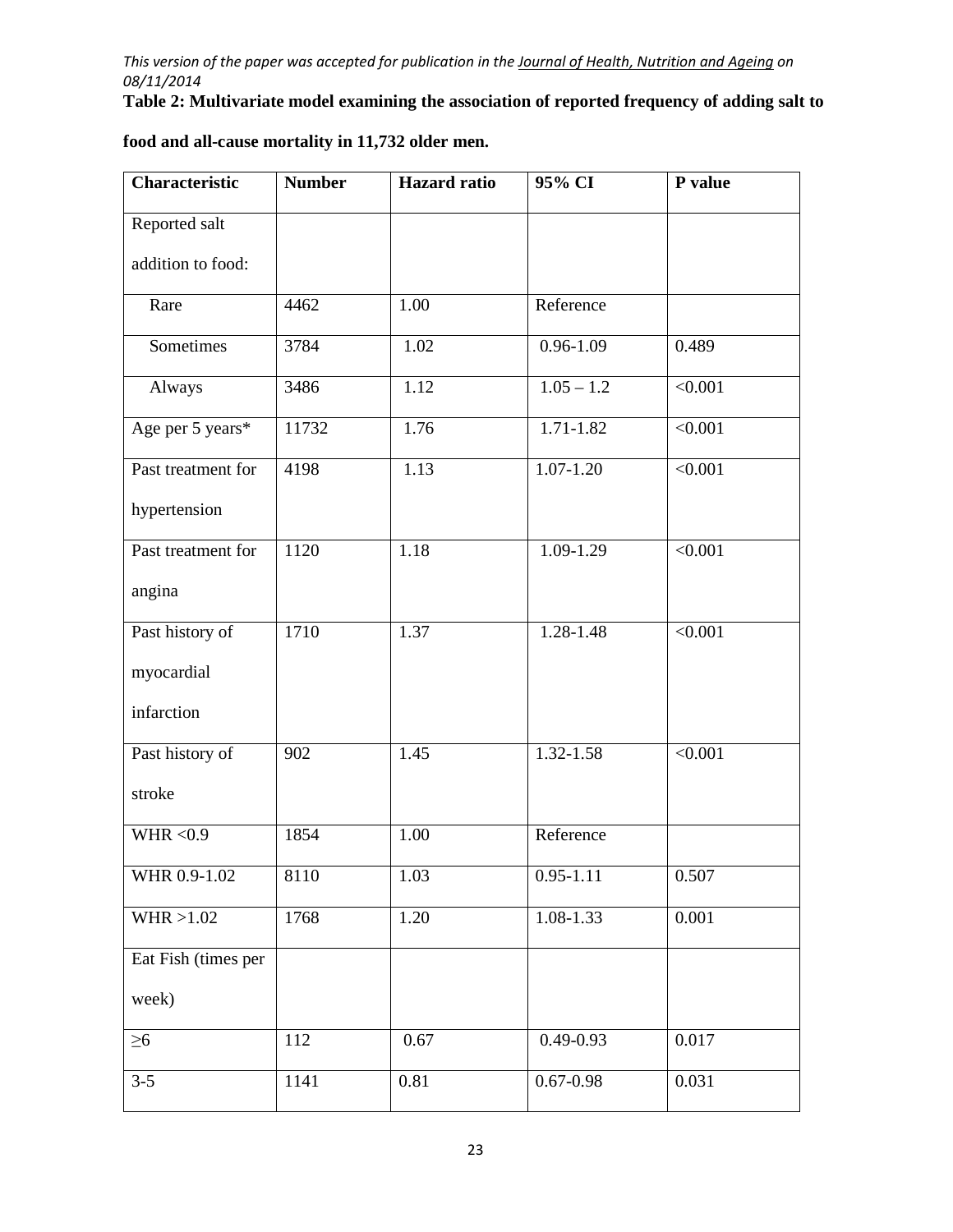*This version of the paper was accepted for publication in the Journal of Health, Nutrition and Ageing on 08/11/2014* 

| $1 - 2$    | 7330 | 0.83 | $0.69 - 0.98$ | 0.032   |
|------------|------|------|---------------|---------|
|            |      |      |               |         |
|            |      |      |               |         |
|            |      |      |               |         |
| <1         | 2907 | 0.85 | $0.71 - 1.01$ | 0.066   |
|            |      |      |               |         |
| Never      | 242  | 1.00 | Reference     |         |
|            |      |      |               |         |
| <b>AAA</b> | 872  | 1.37 | $1.25 - 1.49$ | < 0.001 |
|            |      |      |               |         |

Men with the risk factor were compared to subjects without the risk factor or those with the reference reported level of intake or activity. All variables shown were included in the multivariate model. Reported levels of non-vigorous exercise, prior treatment for diabetes or ever smoking were included in the model as stratified variables, therefore hazards ratios cannot be calculated.

\*Approximate standard deviation. WHR= Waist to hip ratio; AAA= Abdominal aortic aneurysm.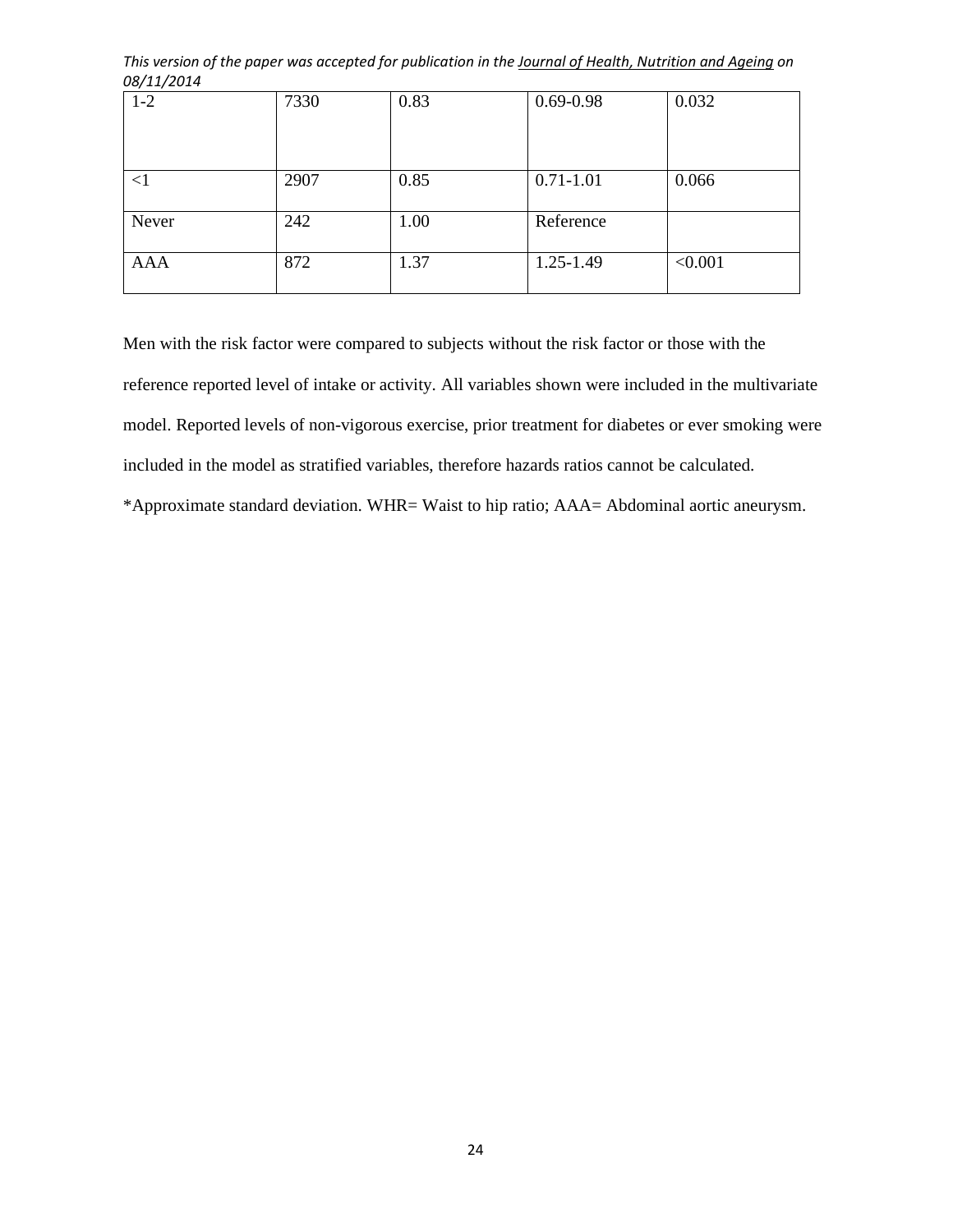**Table 3: Multivariate model examining the association of reported frequency of adding salt to** 

| Characteristic     | <b>Number</b> | <b>Relative risk</b> | 95% CI        | P value |
|--------------------|---------------|----------------------|---------------|---------|
| Reported salt      |               |                      |               |         |
| addition to food:  |               |                      |               |         |
| Rare               | 4462          | 1.00                 | Reference     |         |
| Sometimes          | 3784          | 1.16                 | 1.04-1.29     | 0.007   |
| Always             | 3486          | 1.20                 | $1.07 - 1.34$ | 0.001   |
| Age per 5 years*   | 11732         | 1.46                 | 1.39-1.54     | < 0.001 |
| Past treatment for | 2264          | 0.84                 | $0.74 - 0.94$ | 0.004   |
| dyslipidaemia      |               |                      |               |         |
| Ever smoker        | 8328          | 1.48                 | 1.33-1.65     | < 0.001 |
| BMI < 20           | 276           | 1.00                 | Reference     |         |
| <b>BMI 20-30</b>   | 9334          | 0.59                 | $0.45 - 0.78$ | < 0.001 |
| <b>BMI</b> 30-39   | 2093          | 0.51                 | $0.38 - 0.69$ | < 0.001 |
| BMI > 40           | 29            | 0.91                 | $0.39 - 2.14$ | 0.833   |
| Eat Meat (times    |               |                      |               |         |
| per week)          |               |                      |               |         |
| $\geq 6$           | 3382          | 0.70                 | $0.46 - 1.07$ | 0.099   |
| $3 - 5$            | 5314          | 0.78                 | $0.60 - 1.00$ | 0.052   |
| $1 - 2$            | 2336          | 0.96                 | $0.85 - 1.10$ | 0.568   |
| $<1\,$             | 503           | 0.95                 | $0.86 - 1.06$ | 0.343   |
| Never              | 197           | 1.00                 | Reference     |         |

# **food and cancer-related mortality in 11,732 older men.**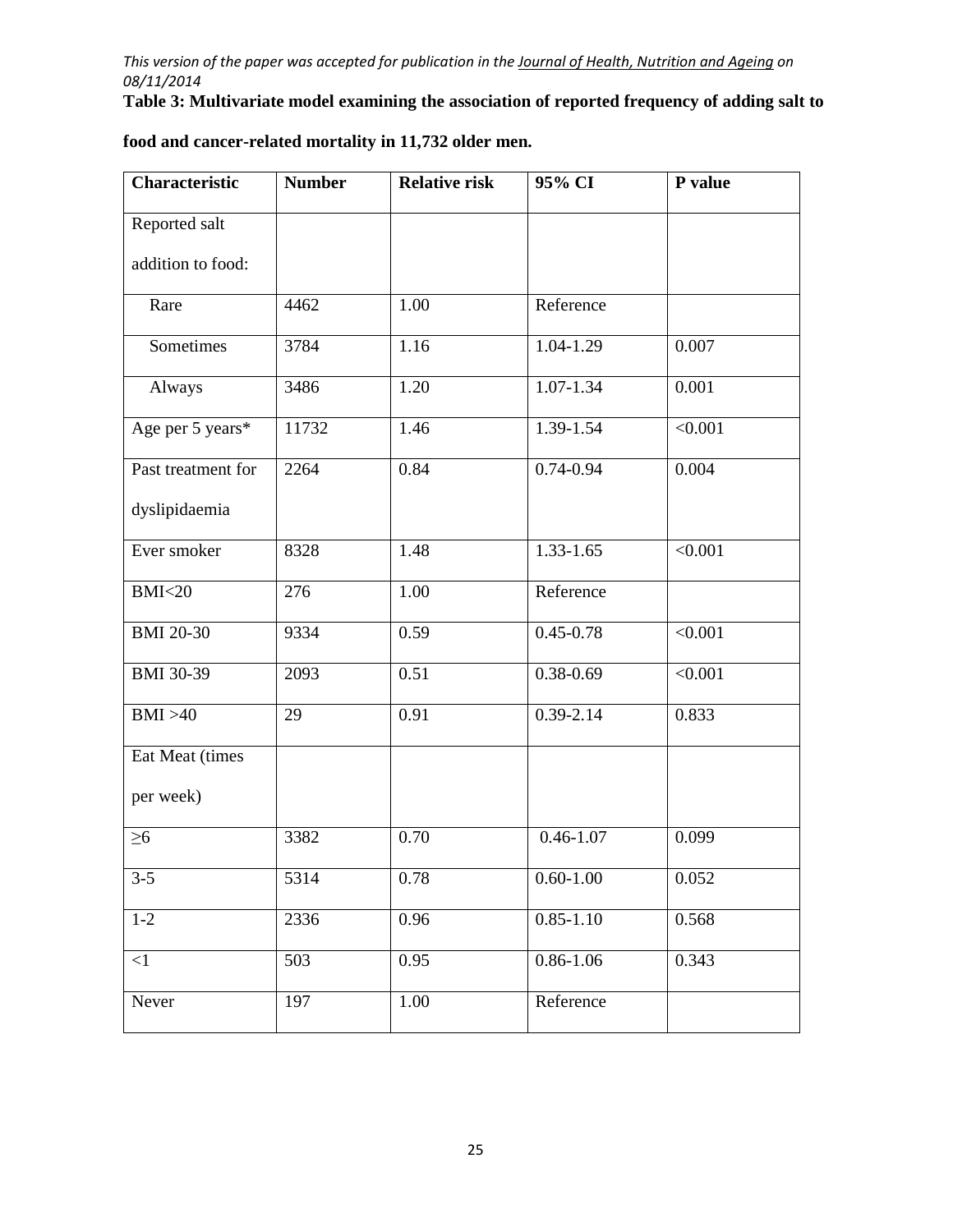| Non-vigorous        |      |      |               |       |
|---------------------|------|------|---------------|-------|
| exercise (hours per |      |      |               |       |
| week)               |      |      |               |       |
| None                | 4116 | 1.00 | Reference     |       |
| $\leq$ 2            | 1640 | 0.99 | $0.86 - 1.14$ | 0.856 |
| $>2-4$              | 2221 | 0.93 | $0.82 - 1.06$ | 0.283 |
| $>4-6$              | 1209 | 0.84 | $0.72 - 0.99$ | 0.039 |
| $>6$                | 2546 | 0.94 | $0.83 - 1.06$ | 0.314 |
| <b>AAA</b>          | 872  | 1.26 | 1.08-1.47     | 0.004 |

Men with the risk factor were compared to subjects without the risk factor or those with the reference reported level of intake or activity. All variables shown were included in the multivariate model. \*Approximate standard deviation. WHR= Waist to hip ratio; AAA= Abdominal aortic aneurysm.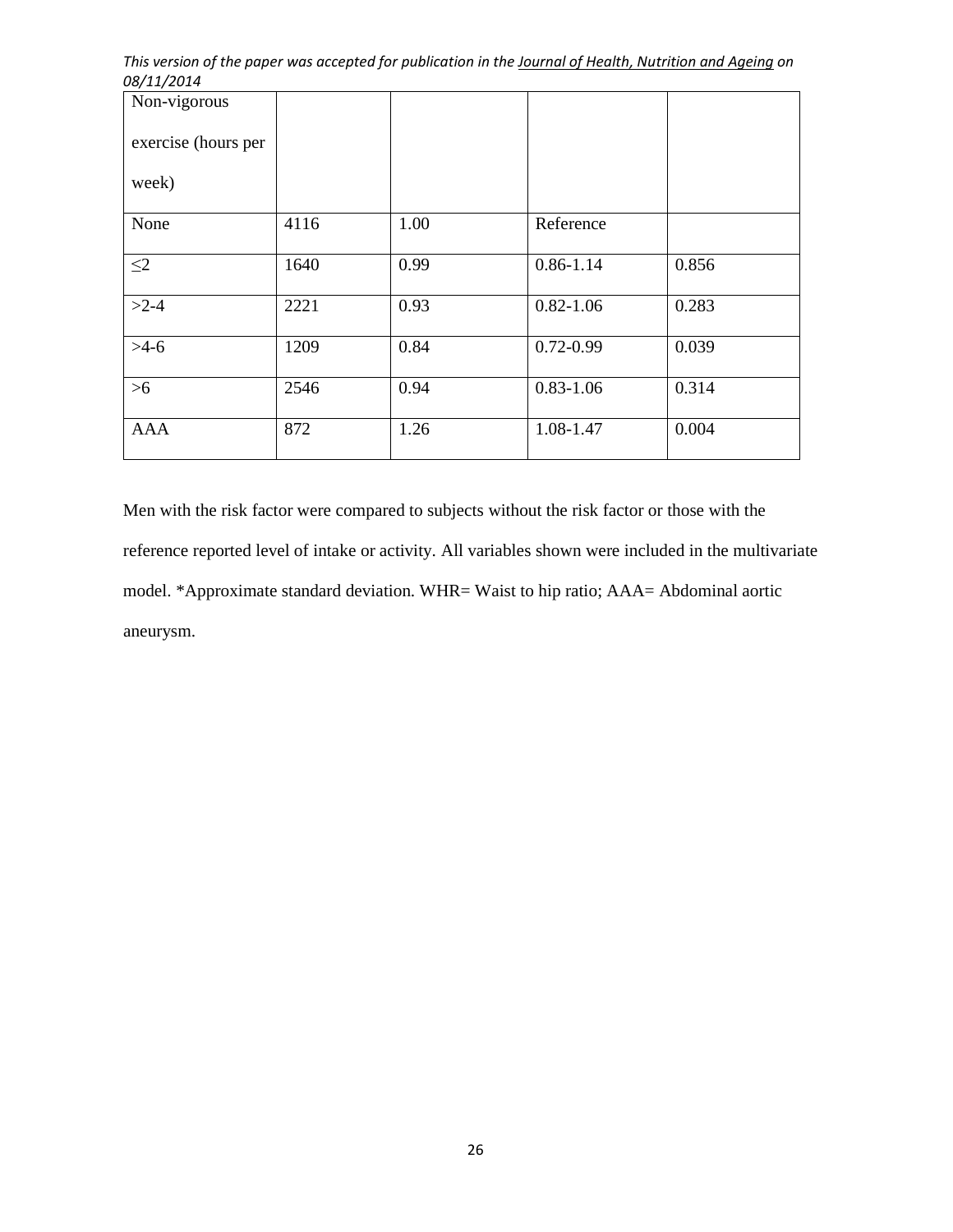

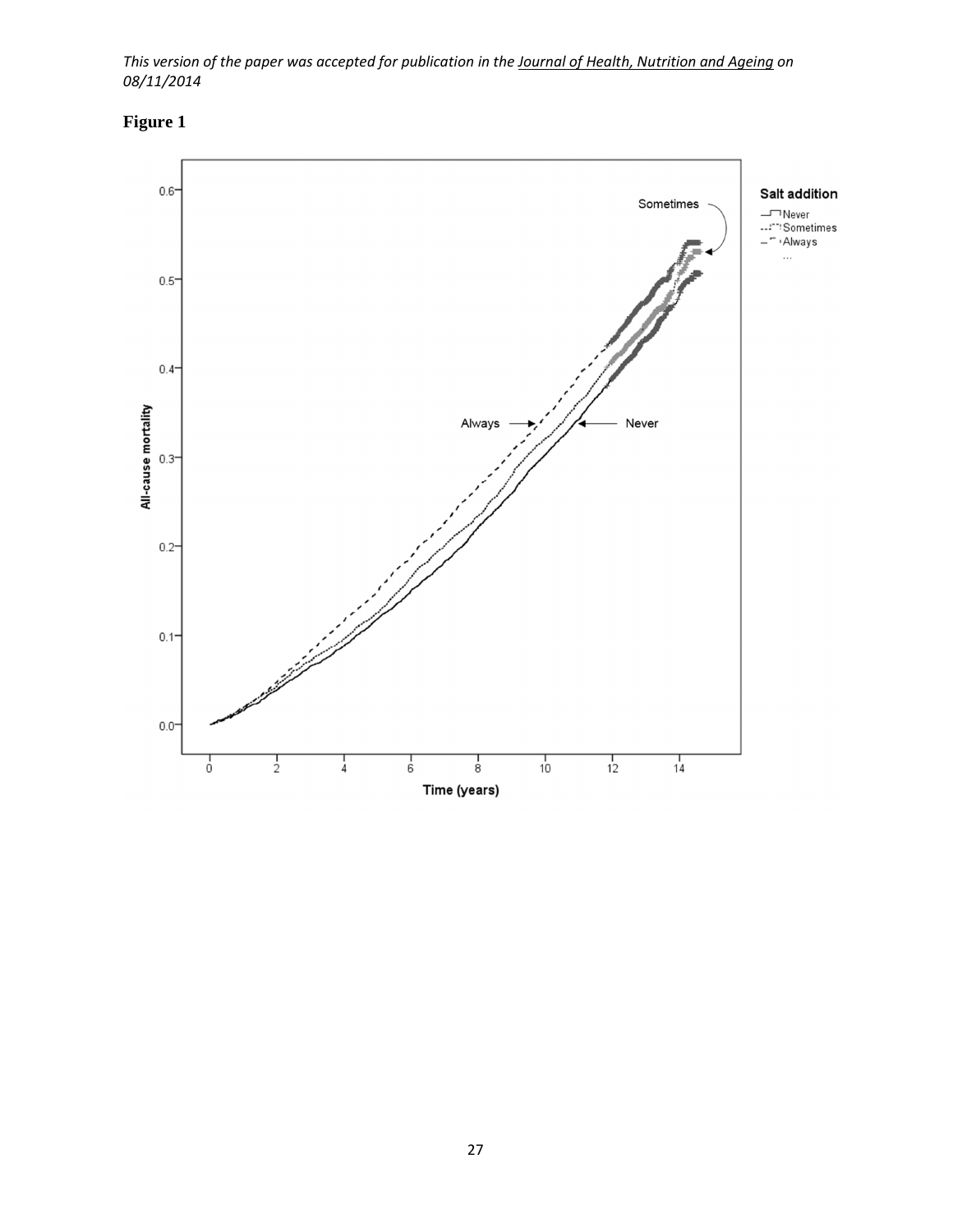